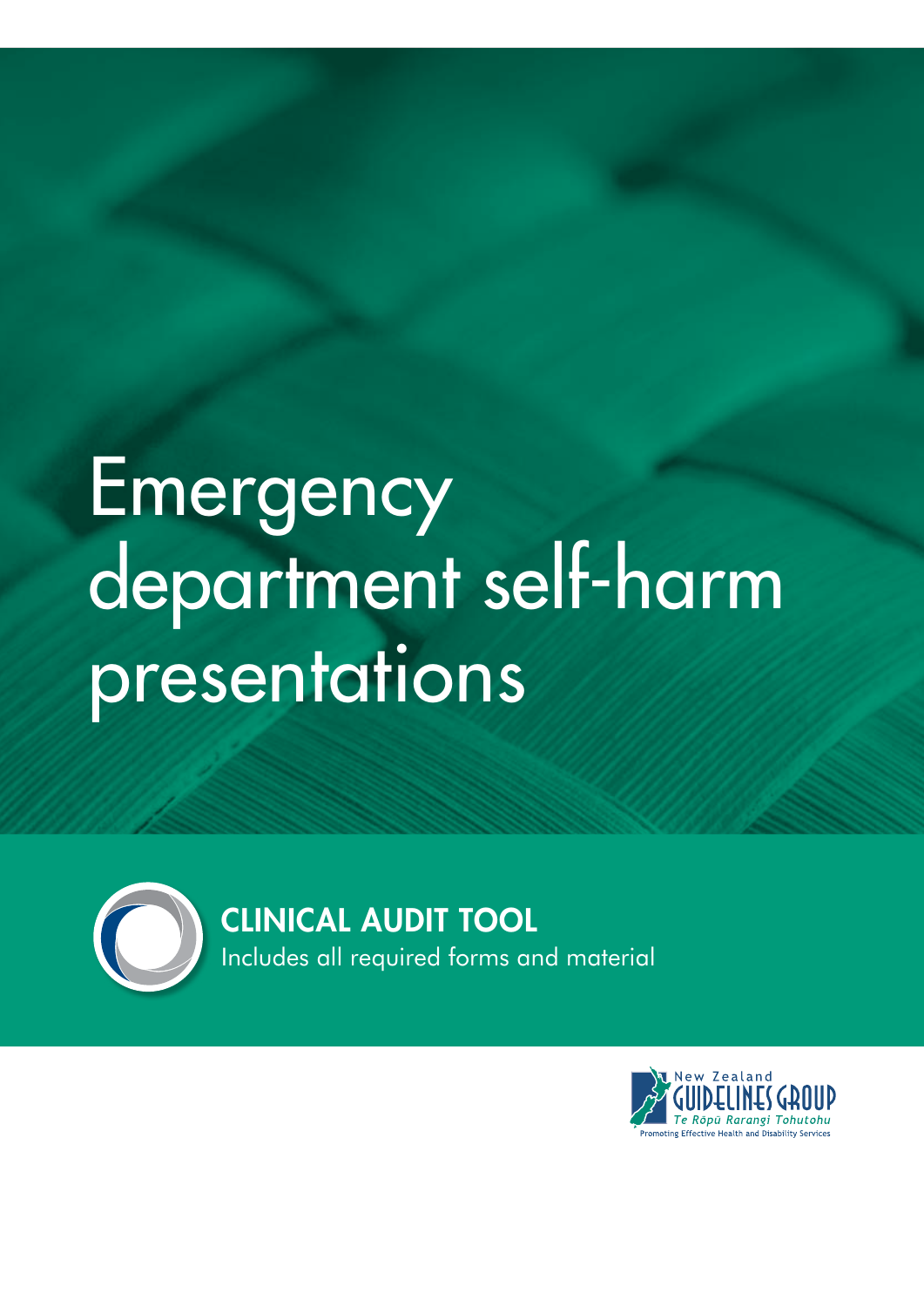### Purpose of this tool

This audit tool has been developed to assist implementation of best practice in management of self-harm presentations to Emergency Departments within New Zealand. The focus of the audit reflects key recommendations from the guideline *The Assessment and Management of People at Risk of Suicide* (2003) grouped according to 4 specific target areas: Access, Assessment, Discharge and Follow-up.

For the purposes of this audit the term 'self-harm' includes the terms intentional self-harm, deliberate self-harm, and suicidal ideation and intent.

© 2011 Ministry of Health

Published by: New Zealand Guidelines Group (NZGG) PO Box 10 665, The Terrace, Wellington 6145, New Zealand

ISBN (print): 978-1-877509-46-9 ISBN (online): 978-1-877509-47-6

#### Acknowledgements

This audit tool was developed as part of the New Zealand Guidelines Group Suicide Prevention Collaborative – Whakawhanaungatanga. Funding was provided by the Ministry of Health. The New Zealand Guidelines Group would like to thank members of the reference group as well as the Collaborative Clinical Advisory Group who provided input to the development of this tool.

Citation: New Zealand Guidelines Group. Emergency department self-harm presentations clinical audit tool. Wellington: New Zealand Guidelines Group; 2011.

This audit tool is available at [www.nzgg.org.nz](http://www.nzgg.org.nz)

HP 5349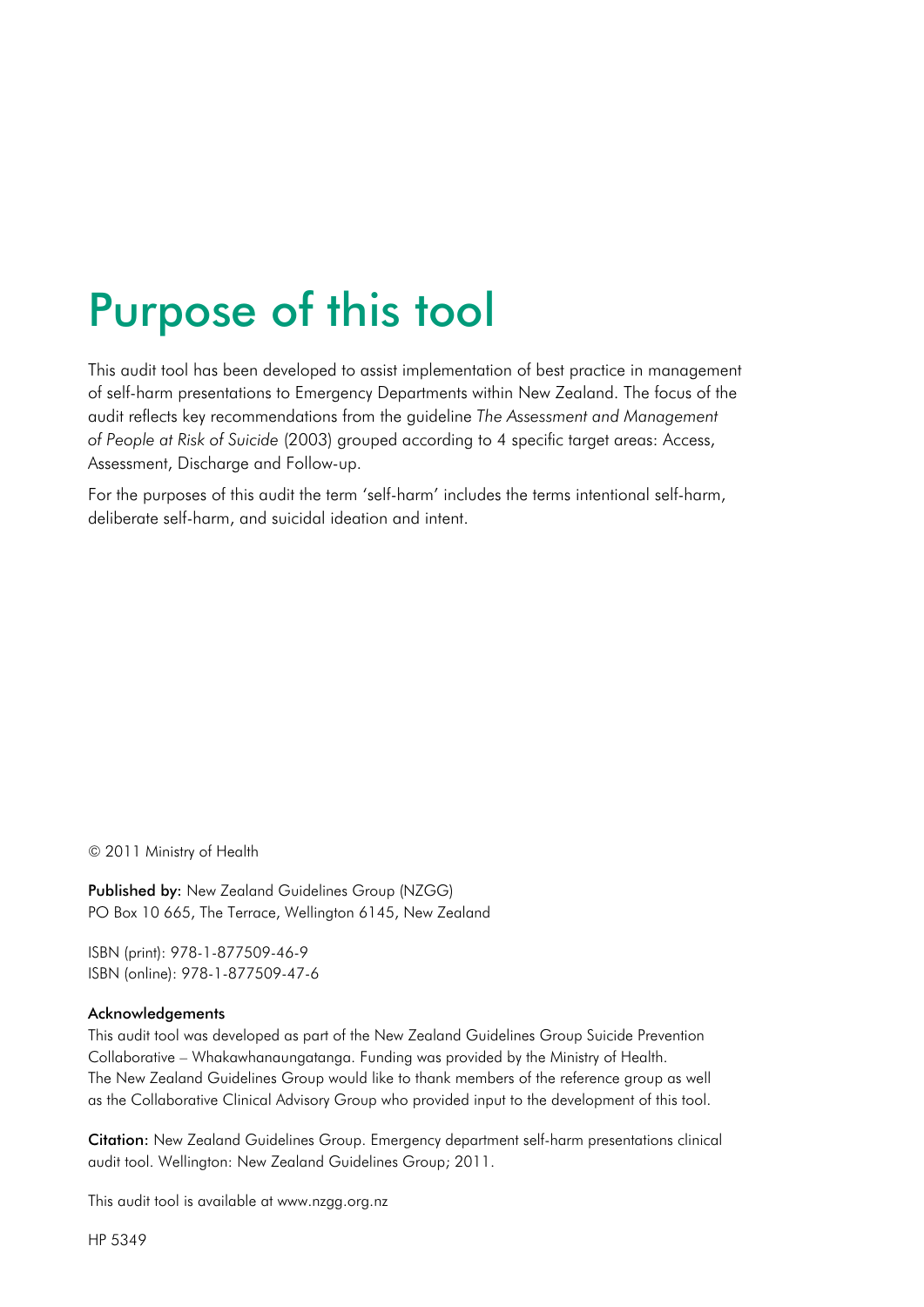## Part one

| 1. Background                             | $\overline{2}$ |
|-------------------------------------------|----------------|
| 1.1 Four national service quality targets | 3              |
| 1.2 Benefits of the audit: improved care  | $\overline{4}$ |
| 2. Planning and conducting the audit      | 5              |
| 2.1 Initial actions/decisions             | 5              |
| 2.2 Two to four weeks before audit        | 6              |
| 2.3 Day of audit                          | 8              |
| 2.4 Three days to one week after audit    | 9              |
| 2.5 Two to four weeks following audit     | 9              |
| <b>References</b>                         | 12             |

*[For part two, see page 13](#page-14-0)*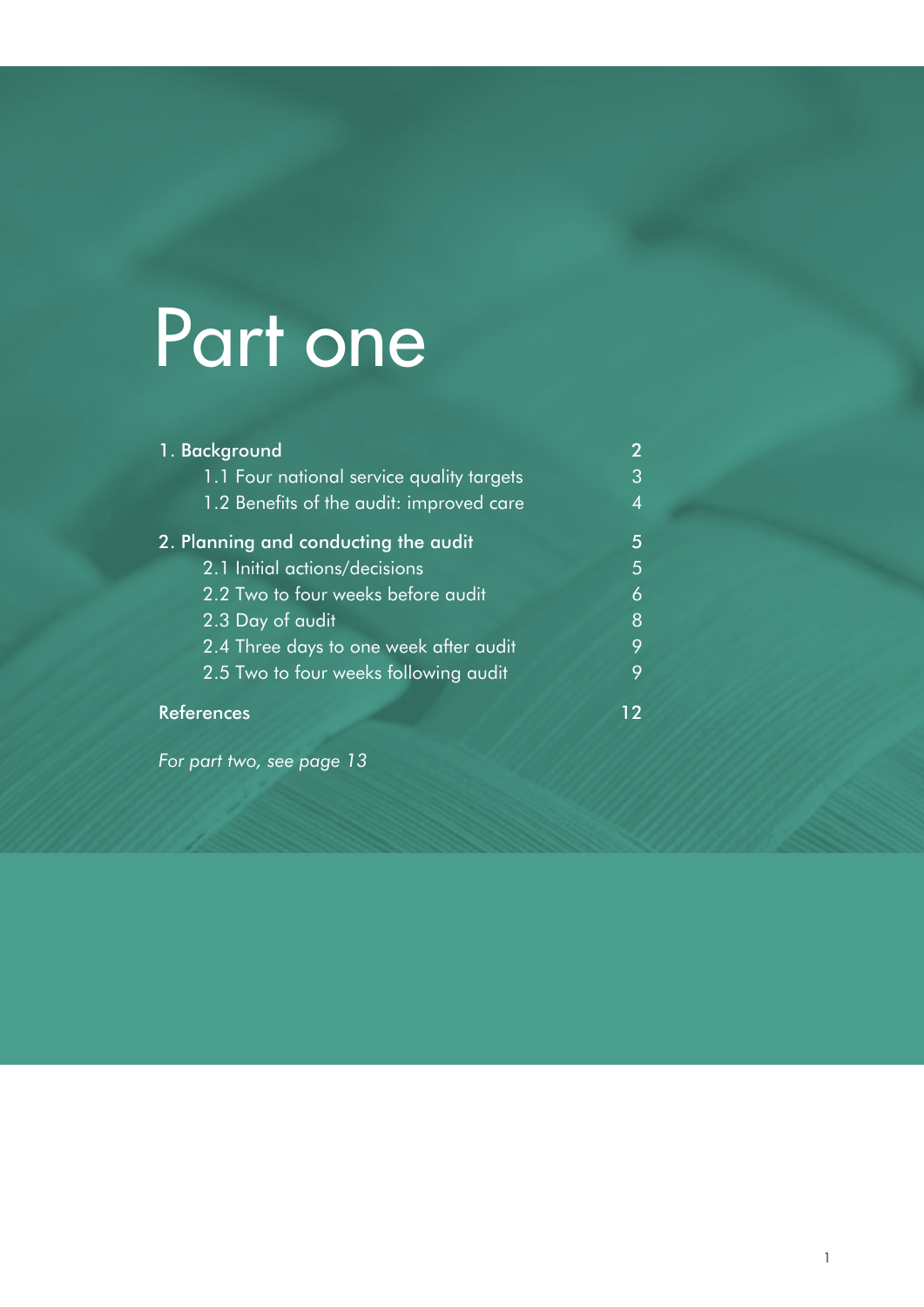#### <span id="page-3-0"></span>1. Background

This Emergency Department Self-harm Presentations Clinical Audit Tool has been prepared as part of the work of the Self-harm and Suicide Prevention Collaborative – Whakawhanaungatanga project. This project has been funded since 2005 to secure implementation of the clinical guideline, *The Assessment and Management of People at Risk of Suicide* (NZGG, 2003).

The epidemiological rationale for the project is New Zealand's continuing high suicide rate compared with similar OECD nations (Ministry of Health, 2009). Between 40 and 60 percent of people who commit suicide have had contact with health services, one quarter of these having presented to hospital for self-harm within one year previously (Hawton et al, 2006). Patient experience of the care provided by emergency departments for self-harm presentations is often very poor, creating a significant barrier to effective adherence with treatment and follow-up (Eastwick & Grant, 2004).

District Health Boards (DHBs) participating in the Suicide Prevention Collaborative – Whakawhanaungatanga project have made numerous system changes to improve care to patients who have self-harmed, using 4 national service quality targets developed from the NZGG guideline. The content of this audit tool addresses these 4 specific service quality target areas: Access, Assessment, Discharge and Follow-up (see box). The aim of development of this audit tool is to assist participating DHBs to sustain current improvements and to identify further improvements, and to assist all DHBs to embed improvements in the emergency department care of this patient group. The process of audit tool development has included piloting of the tool in two DHBs, Lakes District Health Board and Taranaki District Health Board.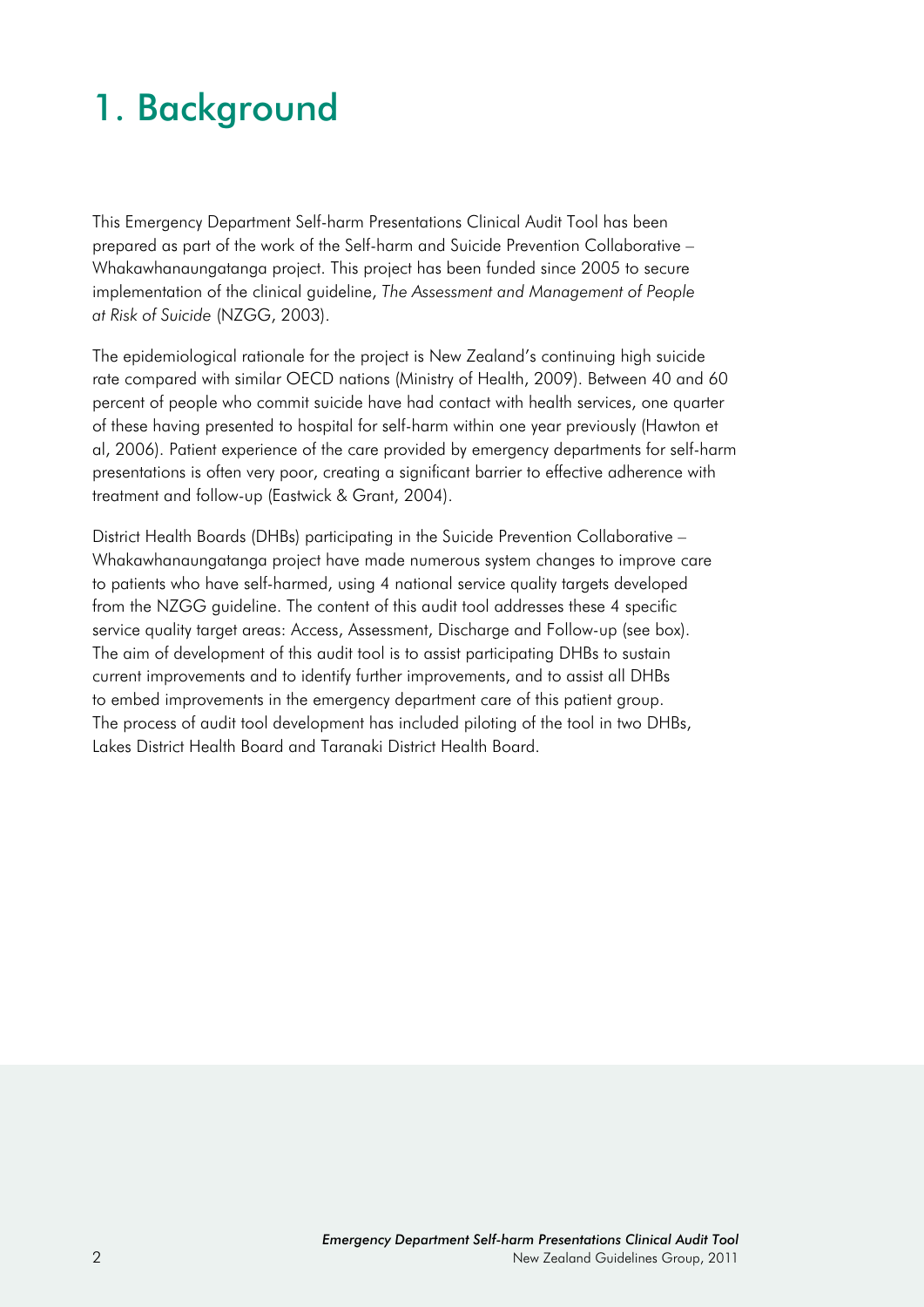#### <span id="page-4-0"></span>1.1 Four national service quality targets

The targets are:

#### Target One: Access

*Provision of a competent initial mental health assessment within one hour of arrival at ED.* 

This target reflects the NZGG guideline recommendation that a person at risk of self-harm or suicide should be triaged at least as code 4 (ie, seen by an ED doctor within 1 hour).

#### Target Two: Assessment

*Provision of a comprehensive assessment, including a cultural assessment for Mäori, within 72 hours.*

This target reflects the NZGG guideline recommendation that a suitably-trained mental health clinician should be contacted for an assessment whenever anyone seeks assistance following an act of deliberate self-harm or suicidality, and also that the option of specialist Mäori input is imperative for competent psychosocial care of Mäori who have self-harmed.

#### Target Three: Discharge

*Provision of a discharge plan to all of: the person, their family/whänau and other providers involved in their care.*

This target reflects the NZGG guideline recommendation regarding provision of detailed discharge information. Evidence suggests that compliance with follow-up appointments is enhanced by good information about what follow-up to expect, about treatment recommendations, and details of a contact person for follow-up (Spirito & Lewander, 2004).

#### Target Four: Follow-up

*For those at continued risk, follow-up within 48 hours, and follow-up of those who DNA at the follow-up appointment.* 

This target reflects evidence cited in both NZGG and NICE Clinical Guideline 16 (2004) that there is a period of elevated risk immediately after discharge, as well as evidence that a wait for follow-up care is a significant barrier reducing the patient's motivation to attend follow-up (Hume & Platt, 2007).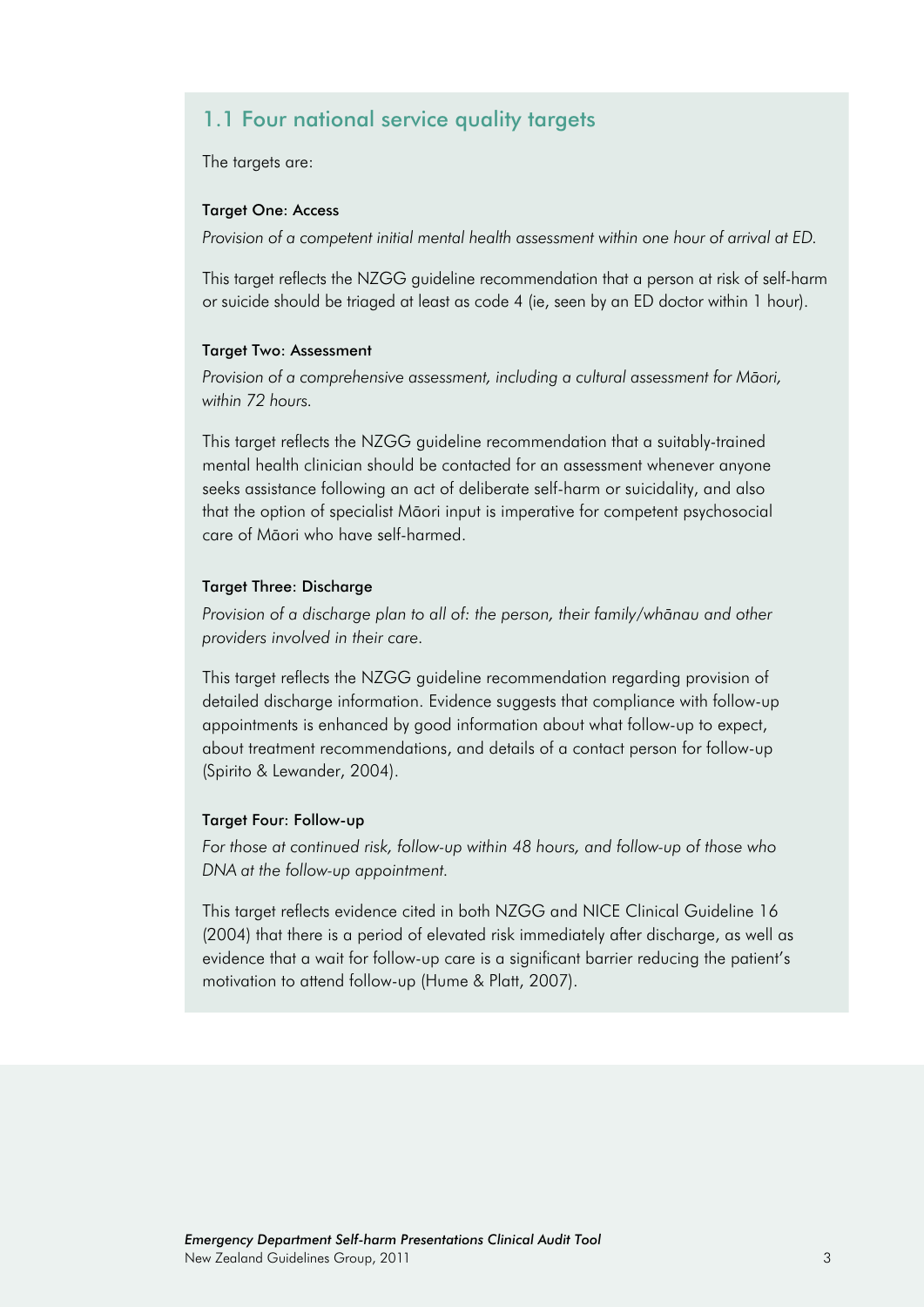#### <span id="page-5-0"></span>1.2 Benefits of the audit: improved care

The process of audit, using the Emergency Department Self-Harm Presentations Clinical Audit Tool, will facilitate quality improvements in clinical capability and clinical processes in relation to presentations with self-harm. Improved clinical care for people presenting with self-harm, as demonstrated by adherence to guideline best practice on the audit tool, is an important end in itself, as is improvements in the experience of care from a consumer perspective.

More timely care to patients presenting to emergency departments with self-harm will also assist DHBs in meeting the 'Shorter Stays in ED Health Target' identified by the government in 2009. In addition, DHBs who meet these standards of care meet the relevant requirements of the National Mental Health Standards (Standards New Zealand 2001).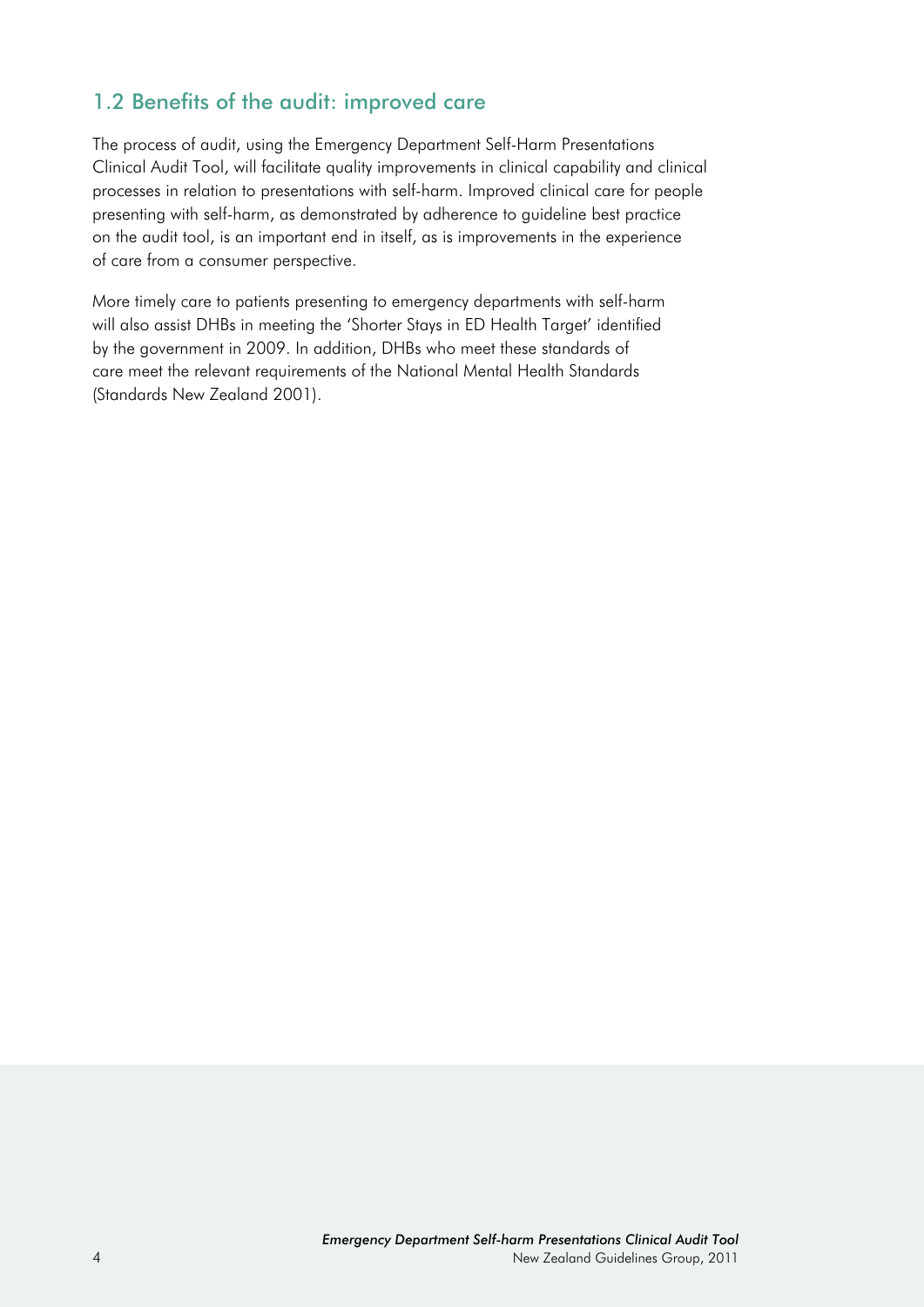#### <span id="page-6-0"></span>2. Planning and conducting the audit

Clinical audit involves a systematic process of identifying best practice, measuring care against criteria, taking action to improve care, and monitoring care to sustain improvement. The aim of this quality improvement process is to effect significant improvements in patient care and outcomes.

National Institute of Clinical Excellence [www.nice.org.uk](http://www.nice.org.uk)

The following information has been compiled to provide practical assistance in conducting an audit using the Emergency Department Self-harm Presentations Clinical Audit Tool. It highlights some key actions which should be considered within the context of each individual DHB and established audit procedures.

The tool is designed for use as a small, focused audit which makes use of existing staff and other resources and which can be completed within existing team and management structures. The entire audit process including planning, reporting and follow-up as detailed below can be completed in 8 weeks or less.

#### 2.1 Initial actions/decisions

The planned audit should have the support of the relevant DHB personnel including:

- • Quality and Risk Manager
- Clinical Director, Emergency Department
- Director of Nursing (for Nurse Educators).

Completion of the audit may be undertaken within the ED ongoing clinical audit programme or as a separate exercise – for example, initiated by ED or Mental Health clinical staff with the support of management.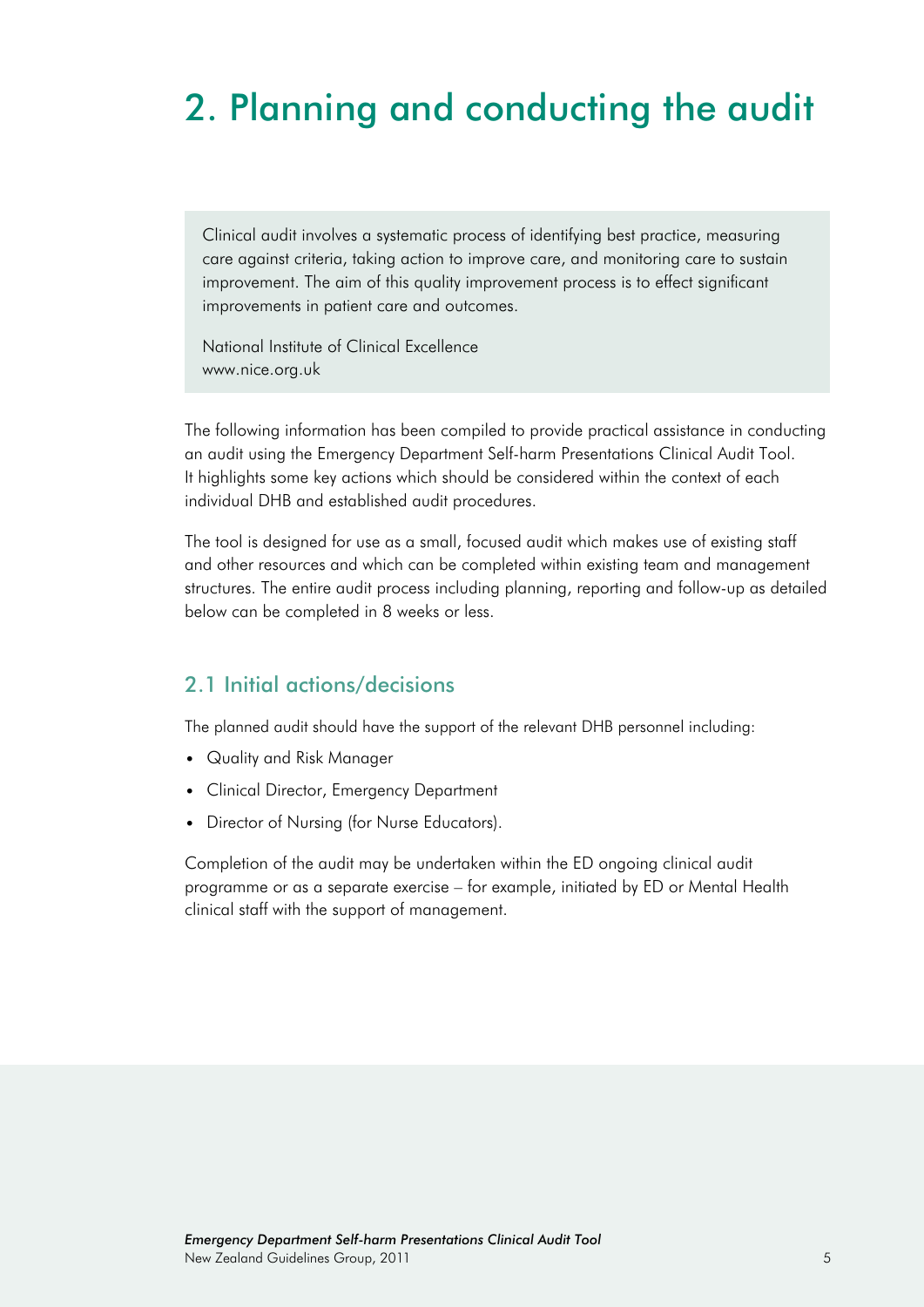#### <span id="page-7-0"></span>2.2 Two to four weeks before audit

#### If you are the person taking the leadership role in the audit:

#### 2.2.1 Get the support of clinical leaders

- Meet with the Mental Health Lead in the ED (if there is one). If there is not, meet with the Clinical Director of ED, the Clinical Leader Nursing in ED and the Manager responsible for that department.
- If your DHB has a Nurse Educator ED, and/or a Quality Facilitator (who typically works to the Quality and Risk Manager), approach them both to engage their support for and input into audit planning and completion.
- Explain that the audit is looking at how well ED processes for people presenting with self-harm meet best practice as defined by the guideline *The Assessment and Management of People at Risk of Suicide* (NZGG, 2003).
- Explain how achieving those standards will also help to meet the Ministry of Health Shorter Stays in ED Health Target,\* referred to in this document subsequently as the ED 6-hour target. For example, the standards relating to triage, assessment and discharge within the audit tool aid timeliness as well as appropriateness of care, and thus assist in meeting the ED 6-hour target.
	- \* The target, introduced in July 2009, is defined as: 95 percent of patients will be admitted, discharged or transferred from the Emergency Department within six hours. For further information on the target see [www.moh.govt.nz](http://www.moh.govt.nz)
- Ask for a small group of staff (up to 4) to form an audit team to work with you.

#### 2.2.2 Organise and brief the audit team

- The audit team should include an ED nurse, a Mental Health nurse (the ED Psychiatric Liaison Nurse if your ED has one) and a Mental Health Consumer Advisor. If a Mental Health Consumer Advisor is not available to participate as a member of the audit team, inclusion in the audit as an interview respondent for the Process Evaluation is strongly recommended. If a Mäori advisor is available, ensure that person is also an interview respondent for the Process Evaluation if at all possible.
- • Organise a meeting with the audit team. Decide who will project manage the audit, who will collect audit data and write-up its findings, when the audit will be done and how the reporting back of the findings will be done (to whom and when).
- Familiarise the audit team with the Emergency Department Self-harm Presentations Clinical Audit Tool.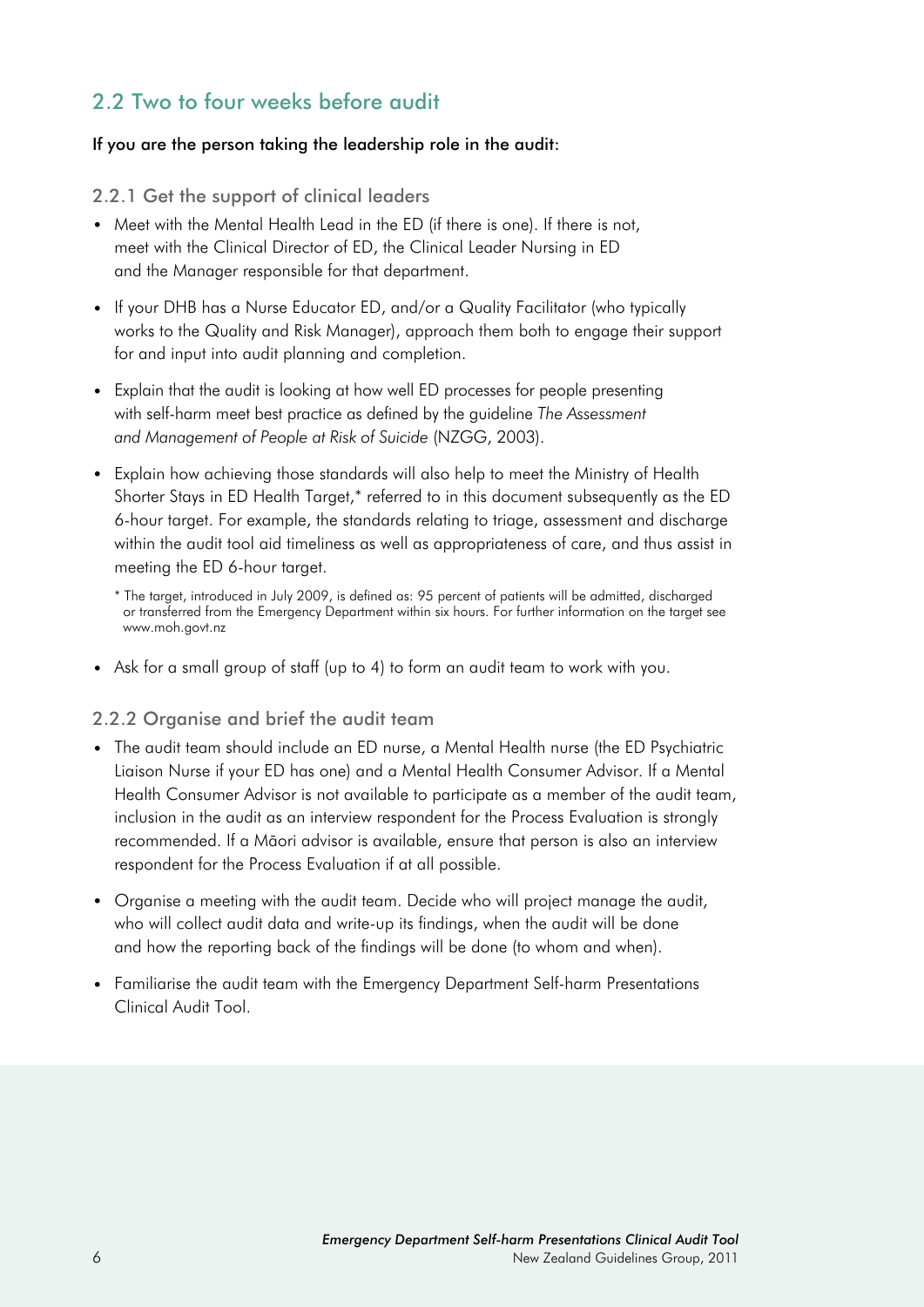- Identify who should be interviewed as part of the Process Evaluation section of the audit. Include at least the ED nurse Educator, the team leader, ED staff and ED Triage nurses. Ensure at least one ED doctor is interviewed.
- Allocate which standards on the Process Evaluation section of the audit tool each team member will audit. Provide copies of the audit tool and instructions for audit day. Ensure everyone in the team has a shared understanding of the audit technique of 'triangulation' (see box).

#### Triangulation:

- allows you to compare what is actually happening with what is required in order to subsequently formulate suitable recommendations
- has three components:
	- − checking to see that a process is explained in a current policy, procedure or pathway
	- − checking to see whether the process described meets the required standard
	- − asking staff to explain how they carry out that process and if possible, observing the process in practice; this may include checking the medical record to see if it was followed.

#### 2.2.3 Schedule the audit

- Consider completing the audit first thing in the morning, when ED staff are typically less busy. The audit can be completed over two mornings if necessary.
- Try to organise some space where the audit team can work. Ideally this will be in the ED. If this is not possible, the audit team may need to interview staff at their work stations.

#### 2.2.4 Access documentation

#### Pathways, policies and procedures

- Gather together any written pathways, policies or procedures that are relevant to the care of people who present with self-harm.
- Identify how these documents will be reviewed as part of the audit and who will complete this.
- Remember that all policies, and procedures and pathways must be current, have dates and be 'signed off' by relevant managers.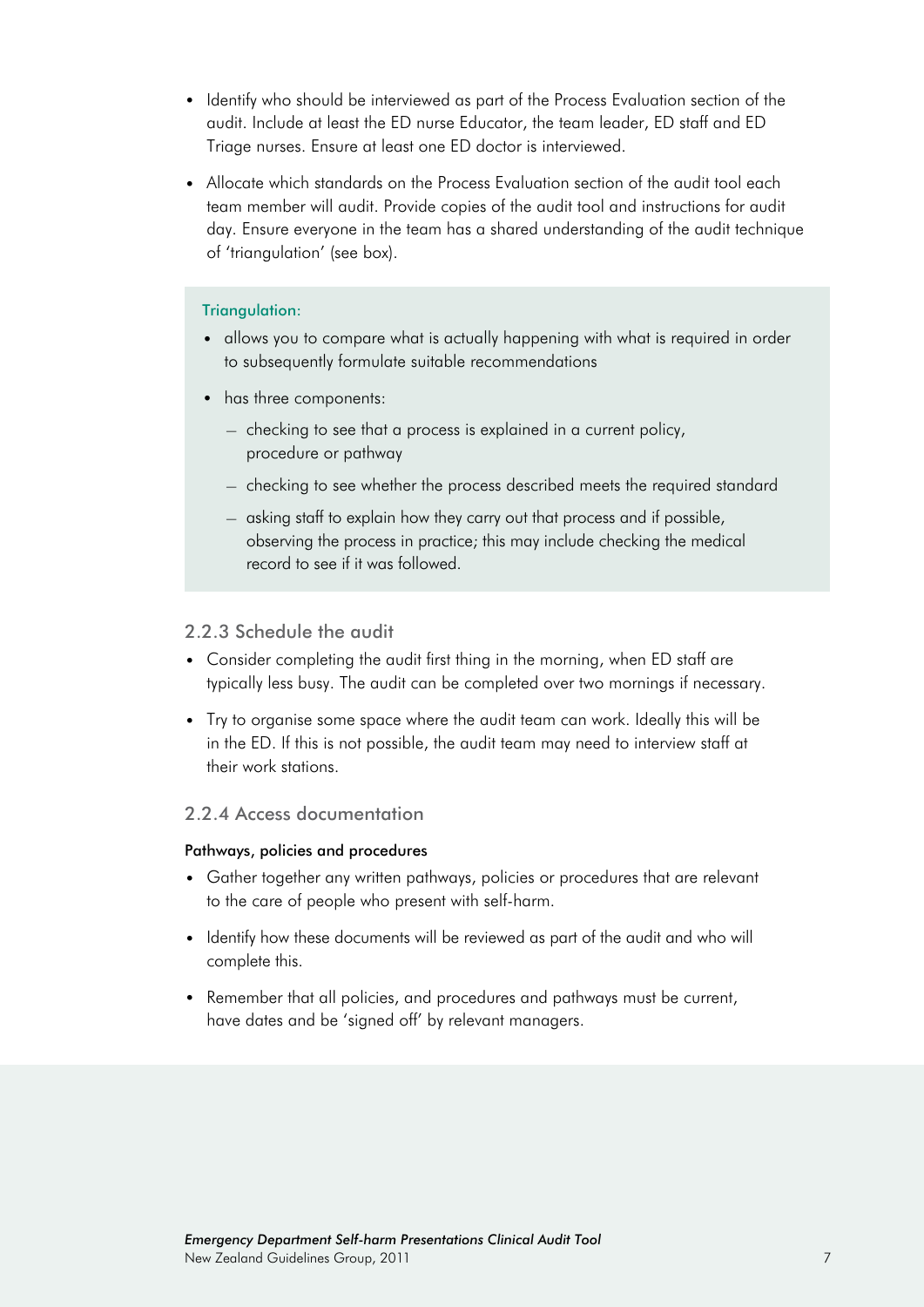#### <span id="page-9-0"></span>Clinical records

- Contact the Clinical Records Department at least two weeks before the audit to arrange access to at least 20 Clinical Records.
- The records accessed should be for people who have presented to and were discharged from the ED with self-harm, within the last 6 months if possible. These records can be identified by a search for discharges from ED under the codes and/or descriptors that indicate self-harm (eg, overdose, wrist laceration etc).
- You will need the mental health record and the medical record for each presentation, as clinical information you need may be documented across both records (unless the DHB has fully-integrated records).
- In a small DHB, with fewer ED presentations for self-harm, you may need to find presentations from a period of six months or more.

#### 2.3 Day of audit

#### 2.3.1 Early morning briefing meeting

- Have an early morning briefing meeting with the audit team to make sure each member has everything they need (copies of the audit tool, guideline, etc) and is clear about the schedule for the day and the part of the audit they are responsible for completing. Divide topics/interviewees amongst team members making use of the skills and experience you have in the team. Remind the audit team of the need for confidentiality and the importance of patient privacy – especially with respect to information taken from medical records.
- Points for the audit team.
	- − Be sure to acknowledge that when trying to interview ED staff, they are working. The needs of the patient come before the need to answer questions for the audit.
	- − Try to be quick and efficient and note down fully all the responses and observations you make. Better notes will help you summarise valid findings and formulate recommendations.
	- − Have a copy of the NZGG guideline *Assessment and Management of People at Risk of Suicide* (2003) with you for reference if needed (available at www.nzgg.org.nz).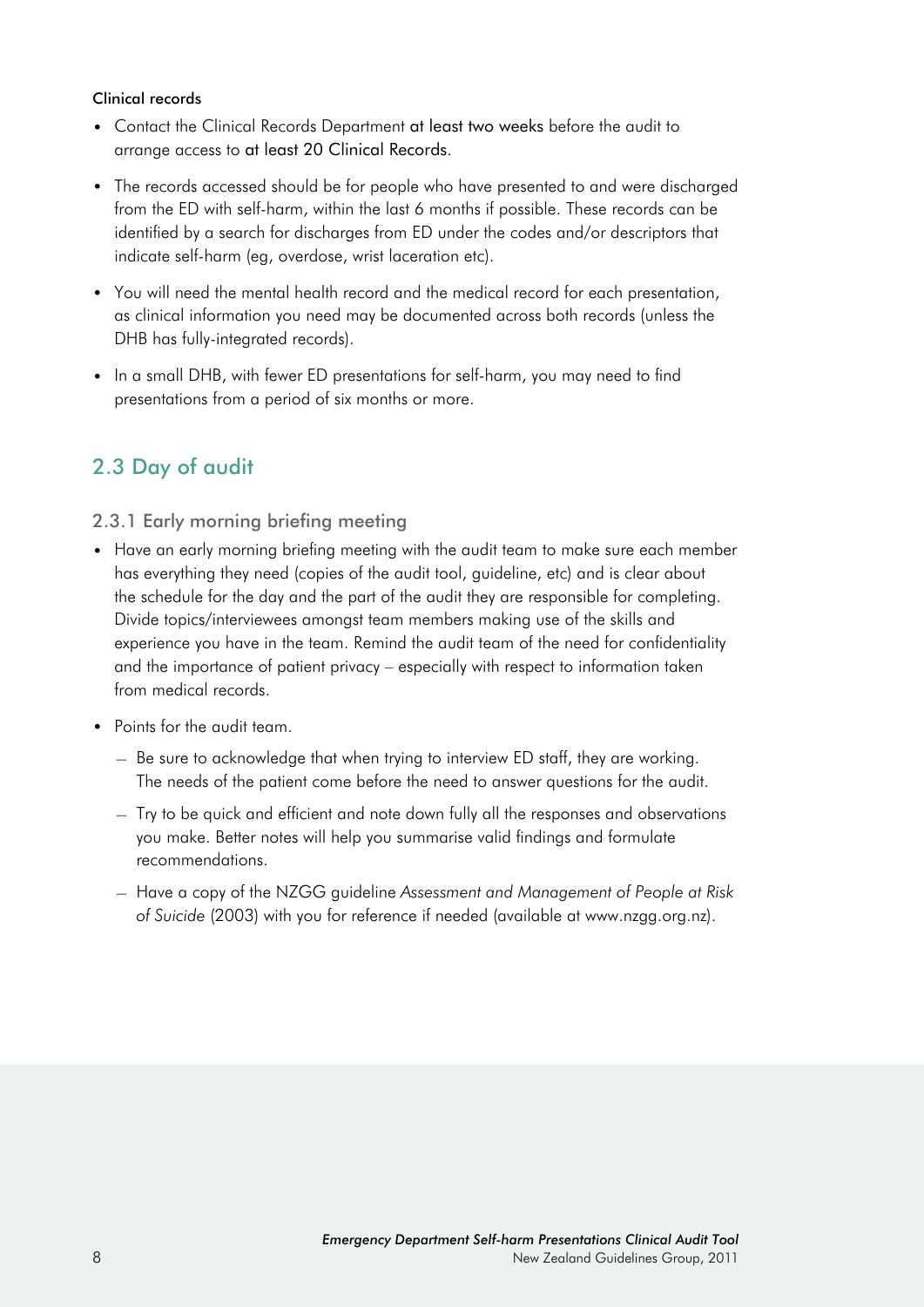#### <span id="page-10-0"></span>2.3.2 Conducting the audit

- Process evaluation each team member completes audit of the standards previously assigned, through review of documentation and interviews, using the Process Evaluation form in the audit tool.
- Clinical records evaluation the records retrieved (20) are divided amongst the audit team and review of each is completed using the Clinical Record Evaluation form in the audit tool.
- Meet mid-morning and at lunchtime to discuss early impressions, solve any emerging problems, and agree priorities for data collection for the rest of the day.

#### 2.3.3 End of the day

• Meet at the end of the day to agree tasks/progress over the next week.

#### 2.4 Three days to one week after audit

Prepare an early written summary of the key findings. Check that clinical leaders are in agreement with the content, and seek their approval to circulate the summary of findings to all ED staff. ED staff should be informed that the full report and recommendations will be sent out later.

#### 2.5 Two to four weeks following audit

A report, containing prioritised recommendations for improvement, should be written following the audit and discussed with clinical leaders.

#### 2.5.1 Developing and prioritising recommendations

This part of the process will involve members of the audit team and may also involve discussion with other relevant ED and Mental Health staff within a meeting specially convened for this purpose.

#### Developing recommendations

- Review the findings of the audit (what actually happens) and compare these findings with the standard (what should happen as indicated in the audit tool).
- Identify what things need to change and how that could be achieved to meet the standard.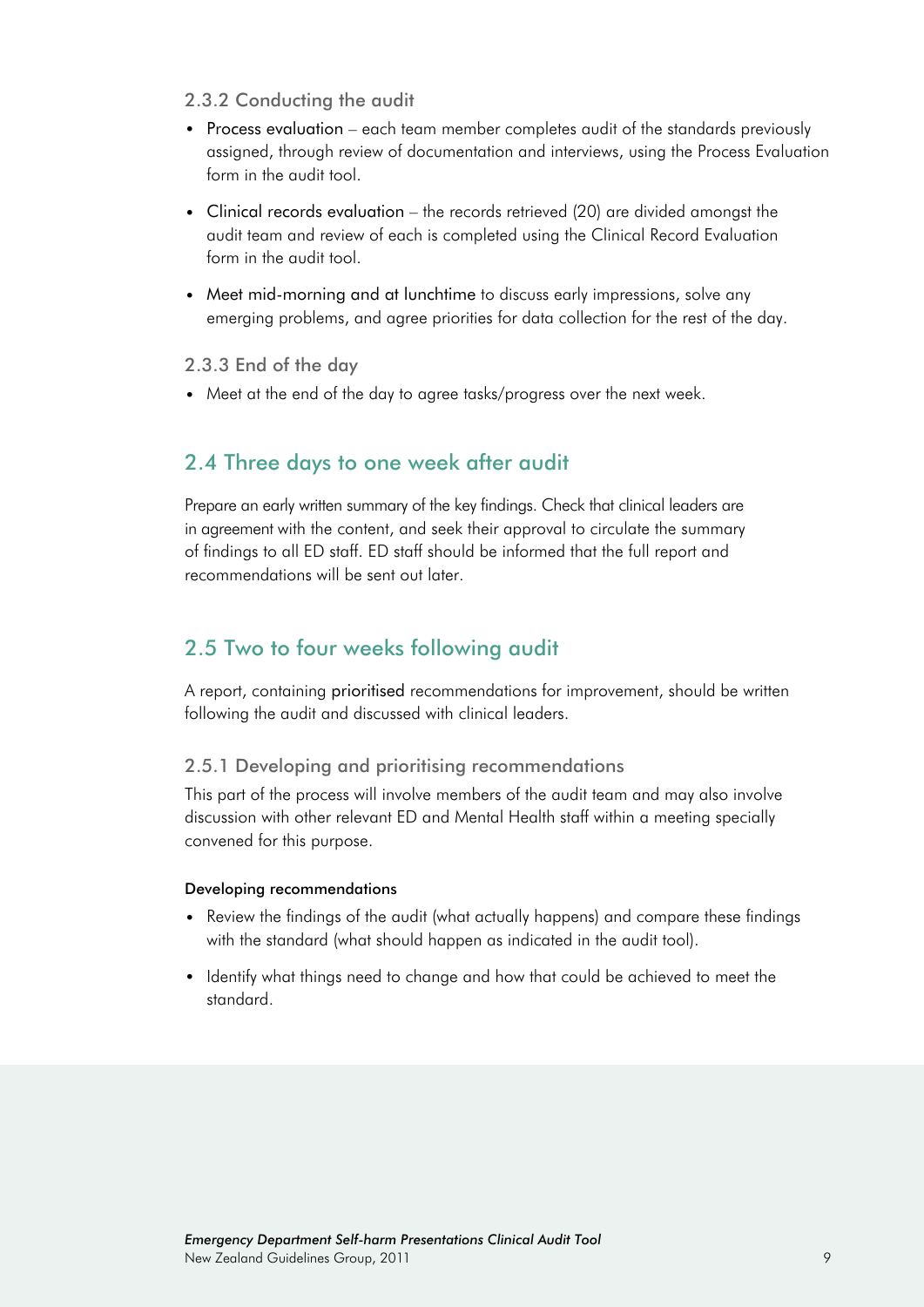- Use the Recommendations Summary Form (see Part Two) to record the areas to be addressed according to the 4 target areas: Access, Assessment, Discharge, and Follow-up. Copy the relevant standard from the audit form. As the recommendations are formulated, these can be added to the form.
- In formulating recommendations, note that some changes can be readily made within current resources (eg, changing a process, developing a more appropriate form), while other changes will require a broader commitment from the organisation and management sign-off and support (eg, staff training in cultural assessment, a better interview room). These considerations will also influence your prioritisation of recommendations.

#### Prioritising recommendations

- Prioritise your recommendations so that your DHB has an agenda for what to improve first.
- In selecting recommendations as a priority consider:
	- − current DHB priorities (ie, the ED 6-hour target)
	- − the potential impact of the recommendation on improving patient outcomes or reducing the risk of harm to patients. For example, a recommendation relating to procedures to ensure people still considered at risk of self-harm are seen for follow-up within 24 hours is likely to be high priority.
- Assign responsibilities and timeframes.
- Record prioritised recommendations, assigned responsibilities and timeframes.
- Seek confirmation from clinical leaders about 3-5 priority recommendations which are to be the focus for ED implementation.

#### 2.5.2 Dissemination of final audit report and recommendations

- Prepare a final report for review by the clinical leaders prior to distribution to other key personnel. The report should include an introduction which highlights the top 3–5 recommendations for implementation.
- Send this report to service or senior managers and others who are able to make decisions about quality improvement activities.
- Circulate a copy to ED staff so that they know what the audit findings are and what changes their clinical leaders have supported and seek to achieve.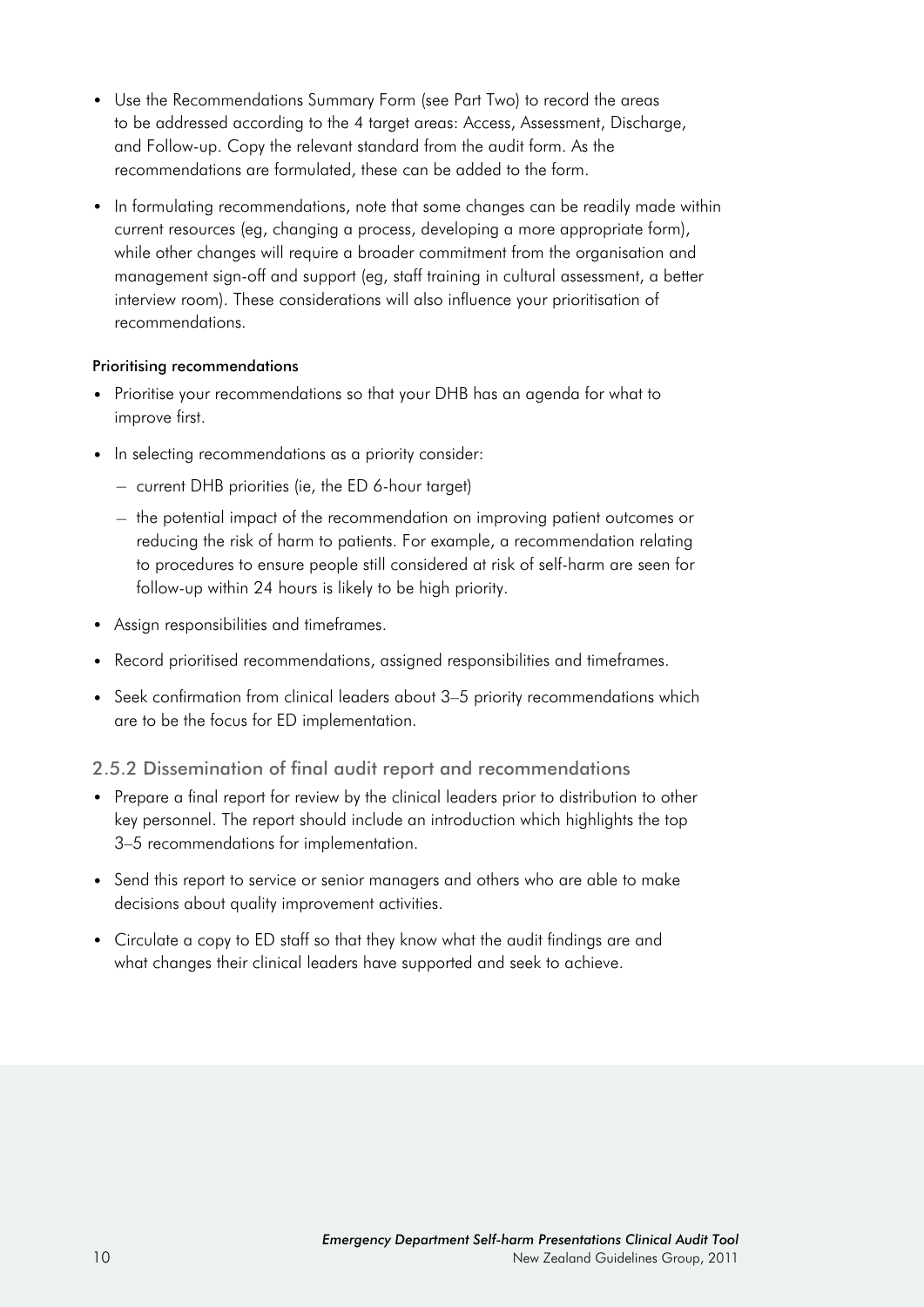#### 2.5.3 Follow-up

- Ensure the summary report containing information about the results of the audit and planned quality improvements has been provided to all relevant managers (see Follow-up Checklist).
- Schedule a re-audit for 2 years time. Re-audit is an essential part of the audit cycle. It allows monitoring of the outcome of changes made, as well as of current performance against targets and offers a mechanism for achieving continuous quality improvements.

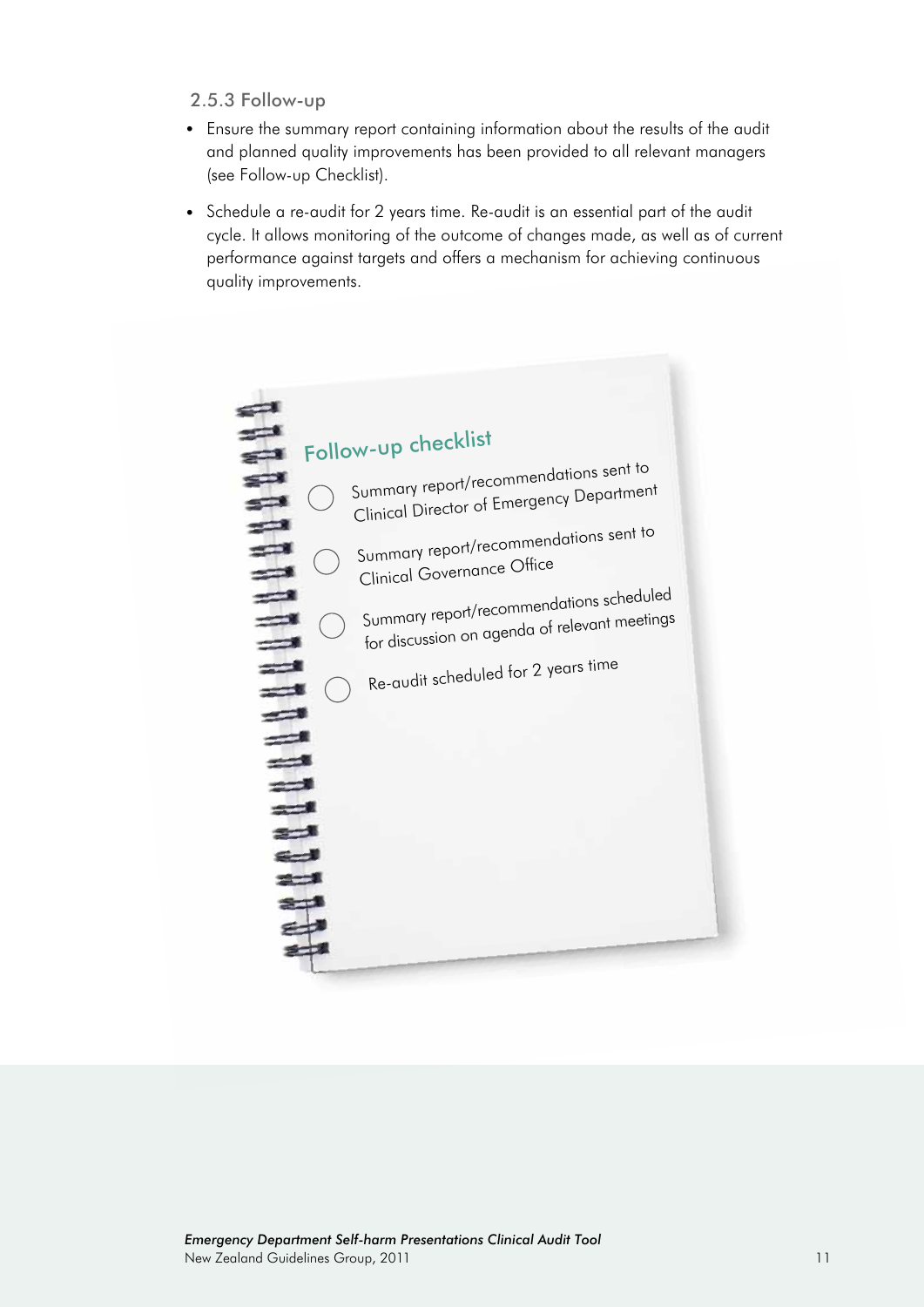#### <span id="page-13-0"></span>References

Eastwick, Z., & Grant, A. (2004). Emotional rescue: Deliberate self-harmers and A&E departments. *Mental Health Practice*, 7(9), 12–15.

Hawton, K., Bale, L., Casey, D., Shepherd, A., Simkin, S., & Harriss, L. (2006). Monitoring deliberate self-harm presentations to general hospitals. *Crisis*, 27(4), 157–163.

Hume, M., & Platt, S. (2007). Appropriate interventions for the prevention and management of self-harm: A qualitative exploration of service-users' views. *BMC Public Health*, 7, 9.

Ministry of Health. (2009). *Suicide facts: Deaths and intentional self-harm hospitalisations 2007*. Wellington, New Zealand: Ministry of Health.

New Zealand Guidelines Group & Ministry of Health. (2003). *The assessment and management of people at risk of suicide*. Wellington, New Zealand. New Zealand Guidelines Group.

National Insitute of Clinical Excellence. (2004). *Clinical guideline 16. Self-harm: The short-term physical and psychological management and secondary prevention of self-harm in primary and secondary care*. Retrieved from [http://www.nice.org.uk/](http://www.nice.org.uk/nicemedia/pdf/CG016NICEguideline.pdf) [nicemedia/pdf/CG016NICEguideline.pdf](http://www.nice.org.uk/nicemedia/pdf/CG016NICEguideline.pdf)

National Insitute of Clinical Excellence. (2002). *Principles for best practice in clinical audit*. Retreived from www.nice.org.uk

Spirito, A., & Lewander, W. (2004). Assessment and disposition planning for adolescent suicide attempters treated in the emergency department. *Clinical Pediatric Emergency Medicine*, 5(3), 154–163.

Standards New Zealand. (2008). *Health and disability services (general) standard, NZS 8134.0:2008*. Retrieved from [http://www.moh.govt.nz/moh.nsf/pagesmh/8656/](http://www.moh.govt.nz/moh.nsf/pagesmh/8656/$File/81340-2008-nzs-readonly.pdf) [\\$File/81340-2008-nzs-readonly.pdf](http://www.moh.govt.nz/moh.nsf/pagesmh/8656/$File/81340-2008-nzs-readonly.pdf)

Standards New Zealand. (2008). *Health and disability (core) standards, NZS 8134.1:2008*. Retrieved from [http://www.moh.govt.nz/moh.nsf/pagesmh/8656/\\$File/81341-2008-nzs](http://www.moh.govt.nz/moh.nsf/pagesmh/8656/$File/81341-2008-nzs-readonly.pdf )[readonly.pdf](http://www.moh.govt.nz/moh.nsf/pagesmh/8656/$File/81341-2008-nzs-readonly.pdf )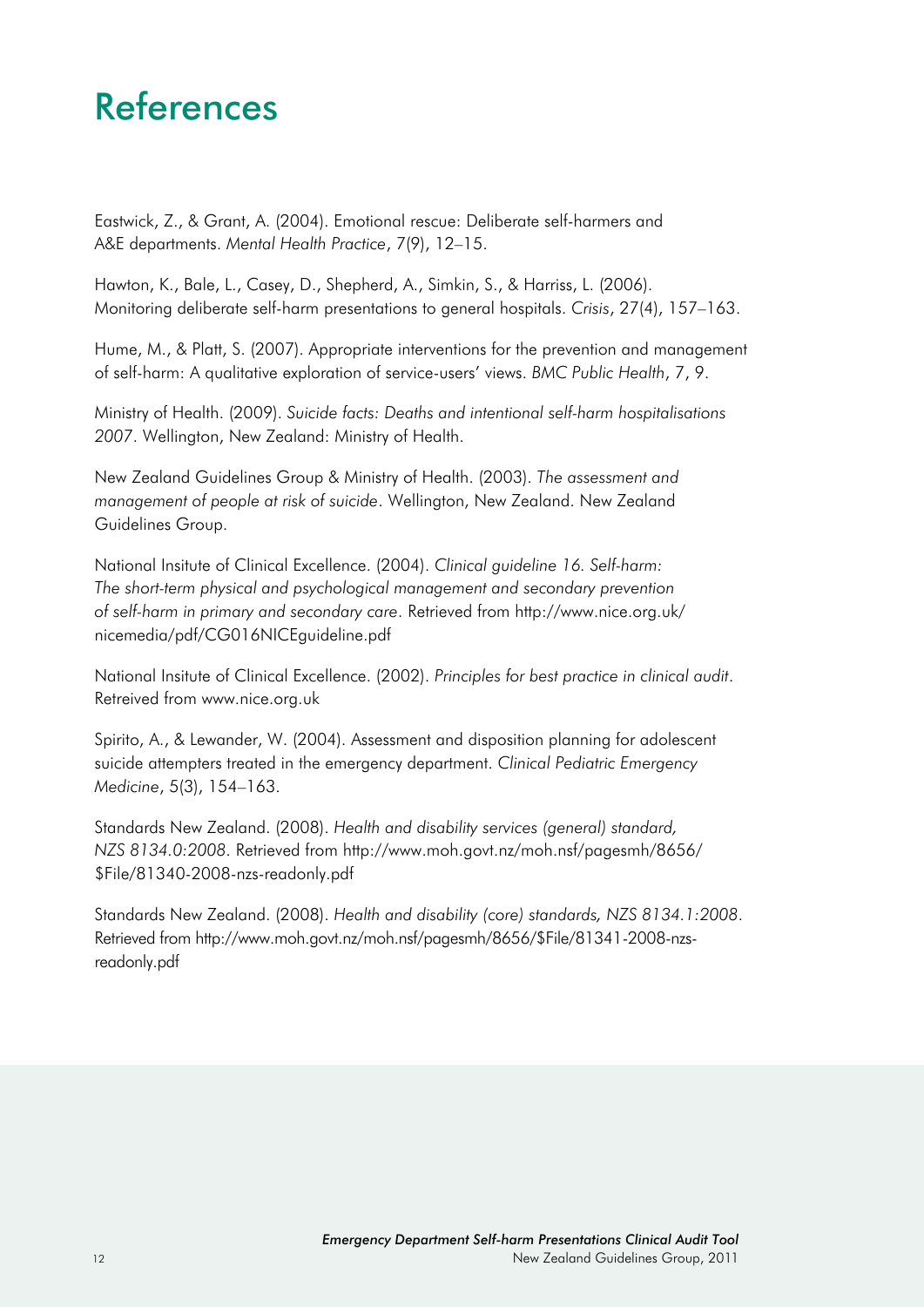### <span id="page-14-0"></span>Part two

Emergency Department Self-harm Presentations Clinical Audit Tool:

- Process [Evaluation](#page-15-0) (11 pages)
- • Clinical Record [Evaluation](#page-26-0) (4 pages)

*[Also, Recommendation Summary Form](#page-30-0)*

All content in this section may be reproduced for use.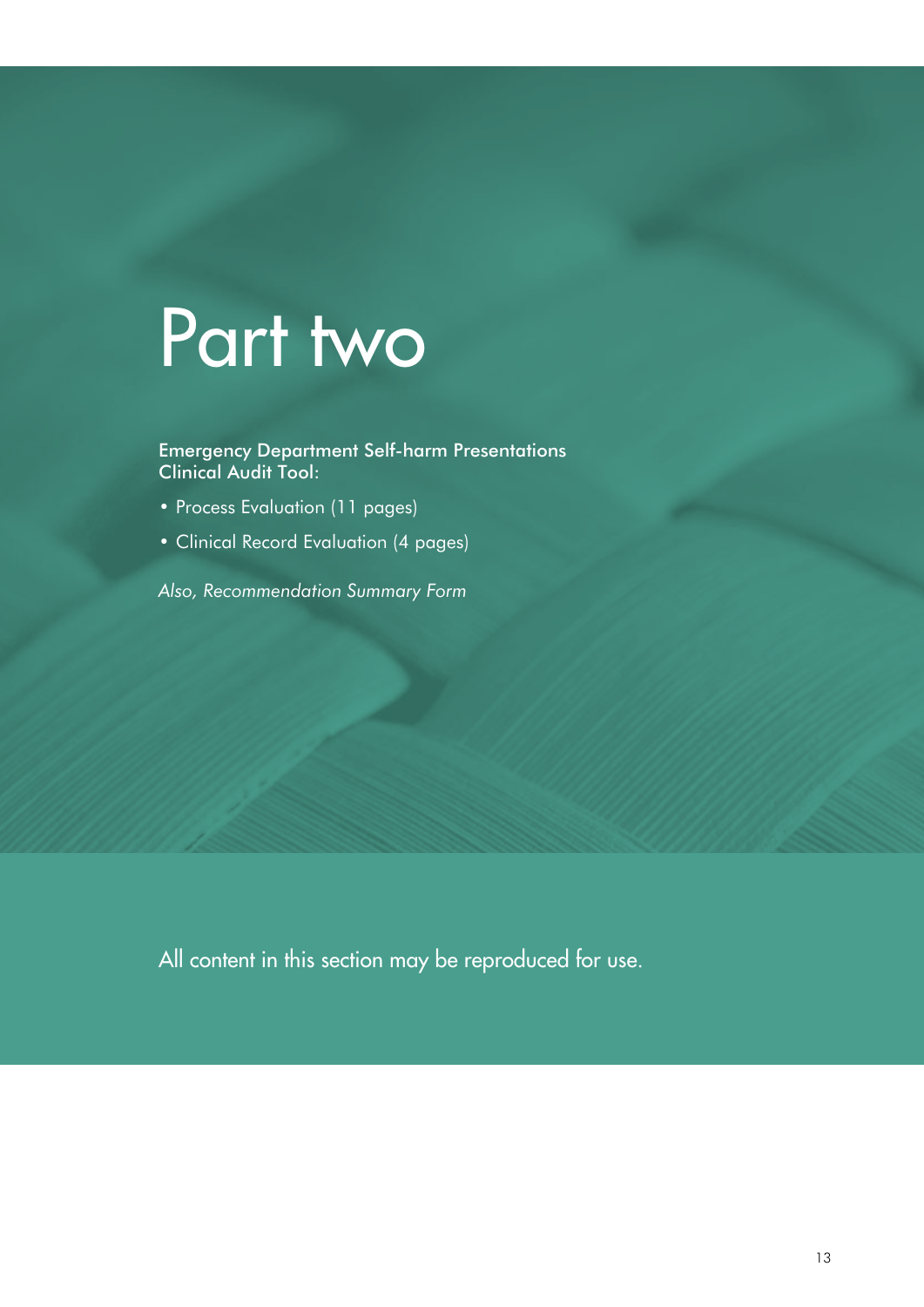<span id="page-15-0"></span>

| hours (ie, rosters show adequate cover for<br>$ED$ is staffed appropriately, including after<br>There is a current (dated and signed off)<br>written procedure for observation in ED<br>The clinical risk level is reviewed and<br>for those who present with self-harm<br>eave is in place and working)<br>documented regularly in ED<br>$\bullet$<br>Emergency Department<br>All people who present<br>Any person triaged as<br>'at risk' is re-assessed<br>with self-harm to the<br>(ED) are seen within<br>regularly while in ED<br>Pages 8, 9, 11-18,<br>Guideline ref:<br>Guideline ref:<br>Pages 5, 27<br>Criteria<br>one hour<br>Access<br>$21 - 25$<br>$\overline{0}$ | -harm Presentations Clinical Audit Tool:<br><b>Findings</b><br>Emergency Department Self<br>Process Evaluation<br>occurs in ED (ie, who does what and when)<br>describing how the process for completing<br>Māori Health staff are contacted prior to<br>the Mental Health (MH) rapid assessment<br>A current (dated and signed off) written<br>procedure or pathway as part of triage<br>ED and MH staff confirm MH and/or<br>presentations is documented in the<br>The rapid assessment for self-harm<br>medical clearance (see also 1.1)<br>Evidence sought<br>triage process |  |
|--------------------------------------------------------------------------------------------------------------------------------------------------------------------------------------------------------------------------------------------------------------------------------------------------------------------------------------------------------------------------------------------------------------------------------------------------------------------------------------------------------------------------------------------------------------------------------------------------------------------------------------------------------------------------------|----------------------------------------------------------------------------------------------------------------------------------------------------------------------------------------------------------------------------------------------------------------------------------------------------------------------------------------------------------------------------------------------------------------------------------------------------------------------------------------------------------------------------------------------------------------------------------|--|
|--------------------------------------------------------------------------------------------------------------------------------------------------------------------------------------------------------------------------------------------------------------------------------------------------------------------------------------------------------------------------------------------------------------------------------------------------------------------------------------------------------------------------------------------------------------------------------------------------------------------------------------------------------------------------------|----------------------------------------------------------------------------------------------------------------------------------------------------------------------------------------------------------------------------------------------------------------------------------------------------------------------------------------------------------------------------------------------------------------------------------------------------------------------------------------------------------------------------------------------------------------------------------|--|

For scoring, see page 11. For scoring, see page 11.

Abbreviations: CMHT Community Mental Health Team; ED Emergency Department; GP General practitioner; MH mental health Abbreviations: CMHT Community Mental Health Team; ED Emergency Department; GP General practitioner; MH mental health

Guideline ref: see Assessment and Management of People at Risk of Suicide at www.nzgg.org.nz. Note that page 11 on scoring is part of the Process Evaluation. Guideline ref: *see Assessment and Management of People at Risk of Suicide* at www.nzgg.org.nz. Note that page 11 on scoring is part of the Process Evaluation.

This form may be reproduced This form may be reproduced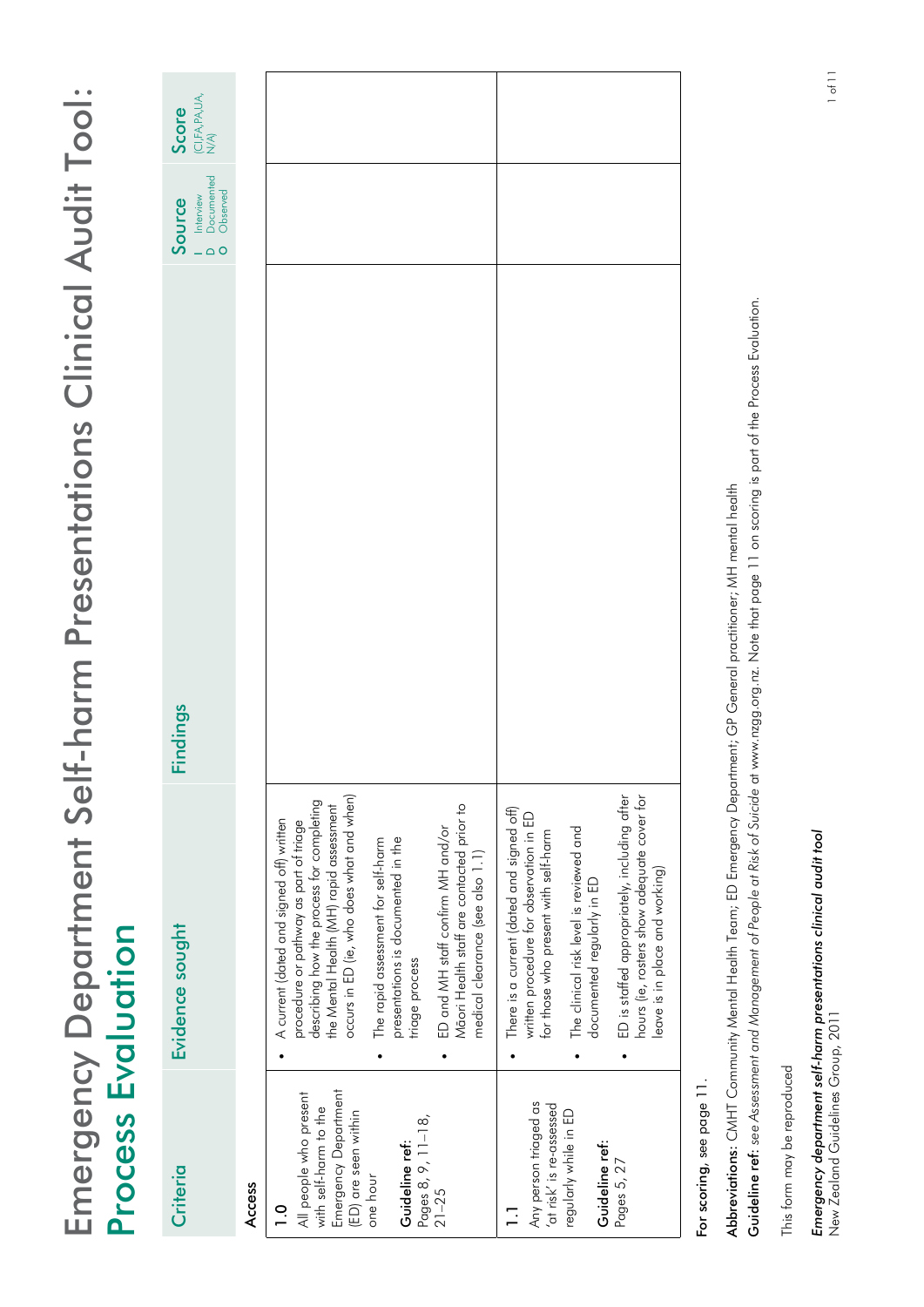| ļ                          |
|----------------------------|
| C                          |
|                            |
| ׇ֠<br>ı                    |
| ×<br>×,<br>ı<br>ļ          |
| ï<br>ı<br>I<br>I<br>ė<br>I |

| Criteria                                                                                                                                                                                           | Evidence sought                                                                                                                                                                                                                                                                                                                                                                                                                                                                                                                                                                                              | Findings | Documented<br>Observed<br>Interview<br>Source<br>$\circ$ | $\begin{array}{l} \text{(C),FA,PA,UA,}\\ \text{N/A)} \end{array}$<br>Score |
|----------------------------------------------------------------------------------------------------------------------------------------------------------------------------------------------------|--------------------------------------------------------------------------------------------------------------------------------------------------------------------------------------------------------------------------------------------------------------------------------------------------------------------------------------------------------------------------------------------------------------------------------------------------------------------------------------------------------------------------------------------------------------------------------------------------------------|----------|----------------------------------------------------------|----------------------------------------------------------------------------|
| services whenever anyone<br>presents with self-harm<br>required, Māori health<br>ED staff contact a MH<br>Pages 8, 9, 13, 14<br>clinician and, as<br>Guideline ref:<br>$\overline{1}$ .2           | process and policy or procedure to support<br>health services prior to medical clearance<br>in ED where indicated<br>communication process ED staff will use<br>application in ED of the power to detain<br>to contact MH clinicians and/or Māori<br>A current (dated and signed off) written<br>Current (dated and signed off) written<br>under the Mental Health (Compulsory<br>The communication process is being<br>Assessment and Treatment) Act 1992<br>Interviews indicated this process was<br>policy and/or procedure on the<br>Māori Health staff<br>MH stoff<br>ED staff<br>known to:<br>followed |          |                                                          |                                                                            |
| and is already a client of<br>presents with self-harm<br>ED staff access current<br>plan for a person who<br>clinical management<br>Guideline ref:<br>Pages 39, 40<br>MH services<br>$\frac{3}{2}$ | clinical management plans, especially for<br>A system of easy access to current MH<br>ED staff interviewed confirm they have<br>those who may frequently present<br>this access                                                                                                                                                                                                                                                                                                                                                                                                                              |          |                                                          |                                                                            |

Linergency acparitions series are series for the presentance of the community of 11.11 of 11.12 of 11.12 of 11<br>New Zealand Guidelines Group, 2011 **Emergency department self-harm presentations clinical audit tool**<br>New Zealand Guidelines Group, 2011 *Emergency department self-harm presentations clinical audit tool*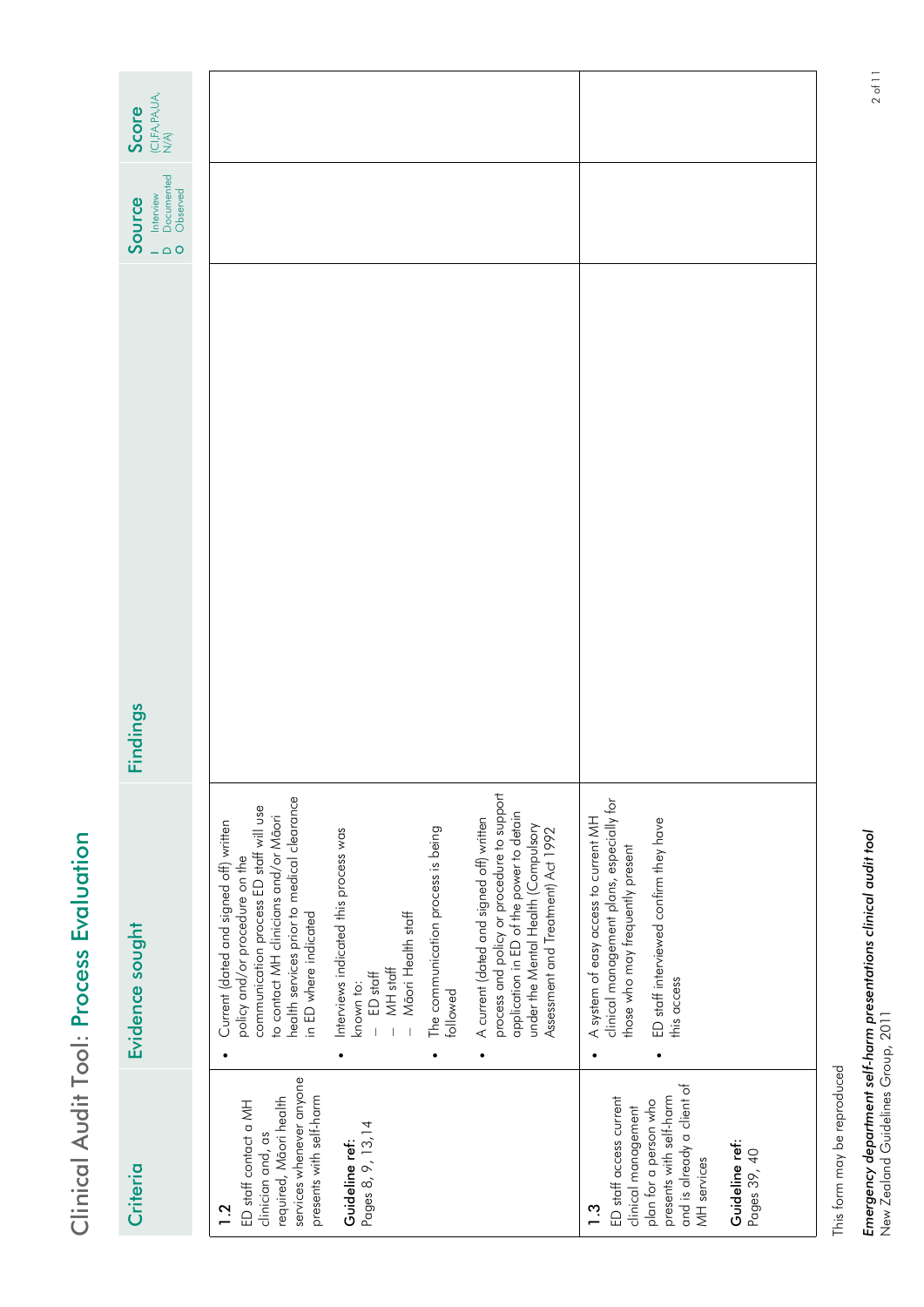| cccc<br>۱   |
|-------------|
|             |
| ı<br>p<br>ı |
| ï<br>ı<br>١ |

| $\begin{array}{l} \text{(C1,FA,PA,UA,}\\ \text{N/A)} \end{array}$<br>Score |                                                                                                                                                                                                                                                                                   |                                                                                                                                                                                                                                                                                                                                                                                                                                                                                                                                                     |
|----------------------------------------------------------------------------|-----------------------------------------------------------------------------------------------------------------------------------------------------------------------------------------------------------------------------------------------------------------------------------|-----------------------------------------------------------------------------------------------------------------------------------------------------------------------------------------------------------------------------------------------------------------------------------------------------------------------------------------------------------------------------------------------------------------------------------------------------------------------------------------------------------------------------------------------------|
| Documented<br>Observed<br>Interview<br>Source<br>$\circ$                   |                                                                                                                                                                                                                                                                                   |                                                                                                                                                                                                                                                                                                                                                                                                                                                                                                                                                     |
| Findings                                                                   |                                                                                                                                                                                                                                                                                   |                                                                                                                                                                                                                                                                                                                                                                                                                                                                                                                                                     |
| Evidence sought                                                            | ED has a suitable room available for use,<br>as needed, that provides privacy and a<br>A current (dated and signed off) written<br>process for ED staff to follow regarding<br>contacting MH services if the person<br>presenting is intoxicated<br>safe environment<br>$\bullet$ | options for de-briefing and supervision<br>ED staff confirm confidence in completing<br>working with people who present with<br>A competency-based training module for<br>ED staff. Content will include:<br>Number of ED staff who have completed<br>the training/the total number of ED staff<br>perspectives and understandings of<br>the assessment tool/s to be used<br>ED clinicians and Mental Health<br>Compulsory Assessment and<br>a rapid assessment for self-harm<br>Treatment) Act 1992<br>(as a percentage)<br>self-harm<br>$\bullet$ |
| Criteria                                                                   | intoxicated and at risk of<br>with a safe environment<br>self-harm are provided<br>People who present<br>Guideline ref:<br>Pages 15, 20<br>until sober<br>4.                                                                                                                      | All staff working in ED<br>undertake a self-harm<br>are competent to<br>rapid assessment<br>Guideline ref:<br>Pages 11, 13<br>$1.\overline{5}$                                                                                                                                                                                                                                                                                                                                                                                                      |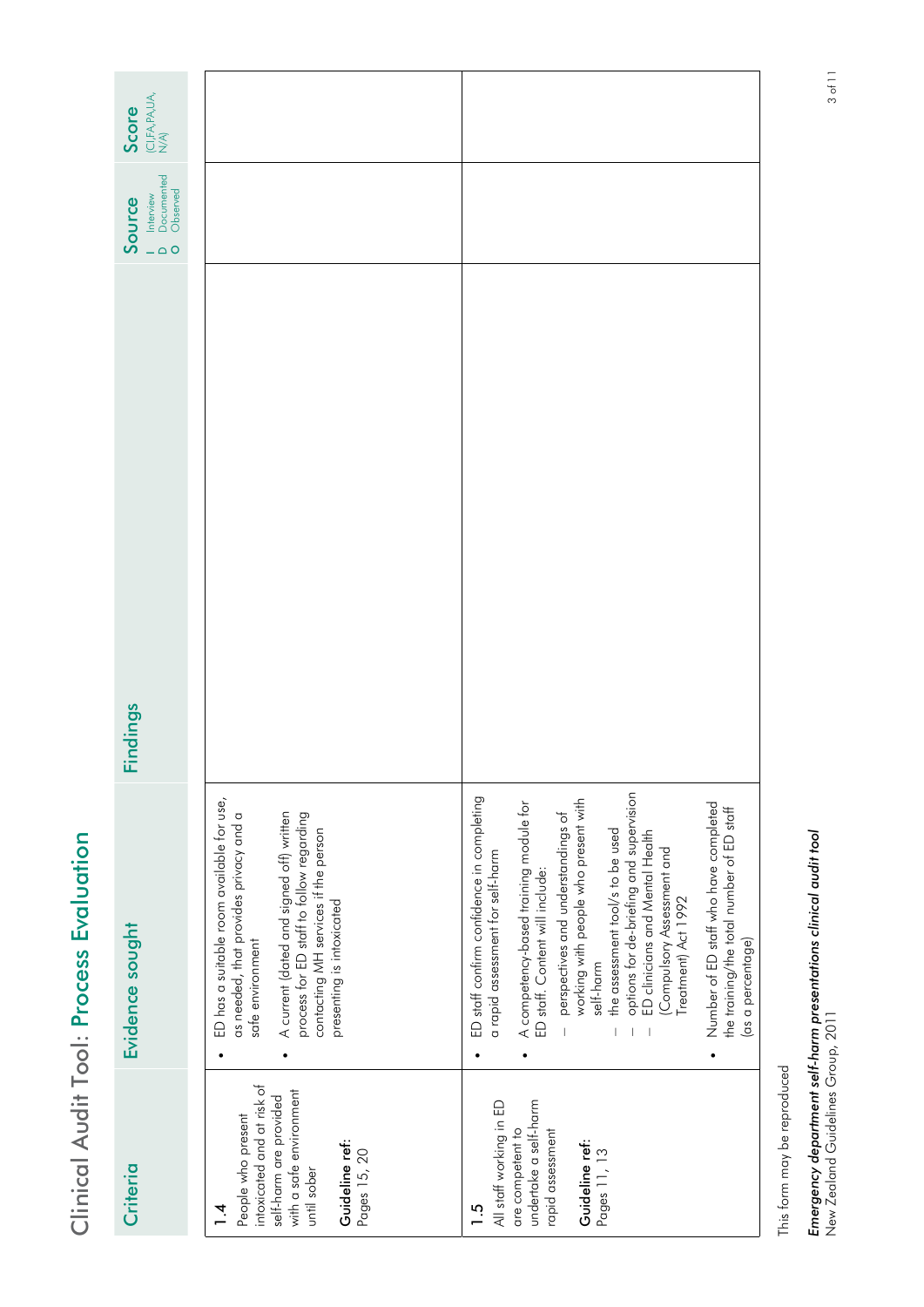| ı<br>í                |
|-----------------------|
| ļ                     |
| ٢                     |
| l                     |
| f,<br>ı<br>ļ          |
| Ì<br>I<br>I<br>ė<br>I |
|                       |

| $\begin{array}{l} \text{(C),FA,PA,UA,}\\ \text{N/A)} \end{array}$<br>Score |                                                                                                                                                                                                                                                                                                                                                                   |                                                                                                                                                                                                                                                   |
|----------------------------------------------------------------------------|-------------------------------------------------------------------------------------------------------------------------------------------------------------------------------------------------------------------------------------------------------------------------------------------------------------------------------------------------------------------|---------------------------------------------------------------------------------------------------------------------------------------------------------------------------------------------------------------------------------------------------|
| Documented<br>Observed<br>Interview<br>Source<br>$\circ$                   |                                                                                                                                                                                                                                                                                                                                                                   |                                                                                                                                                                                                                                                   |
| Findings                                                                   |                                                                                                                                                                                                                                                                                                                                                                   |                                                                                                                                                                                                                                                   |
| Evidence sought                                                            | harm presentations and have completed<br>supervision/the total number of ED staff<br>Number of ED staff who work with self-<br>evidence that ED staff have access to<br>Supervision contracts and logs give<br>ED staff give evidence of access to<br>Supervision policy is in place<br>(as a percentage)<br>supervision<br>supervision<br>$\bullet$<br>$\bullet$ | The person presenting is asked if they wish<br>ED staff are completing the MH rapid<br>to have their family/whānau and/or<br>assessment tool in conjunction with<br>family/whānau, as appropriate<br>significant other involved<br>$\bullet$<br>٠ |
| Criteria                                                                   | receiving regular clinical<br>with people who present<br>All clinicians who work<br>with self-harm will be<br>Guideline ref:<br>Pages 6, 41<br>supervision<br>$\frac{6}{1}$                                                                                                                                                                                       | significant others in the<br>family/whānau and/or<br>ED clinicians involve<br>rapid assessment<br>Guideline ref:<br>Pages 5, 20<br>$\overline{1}$ .7                                                                                              |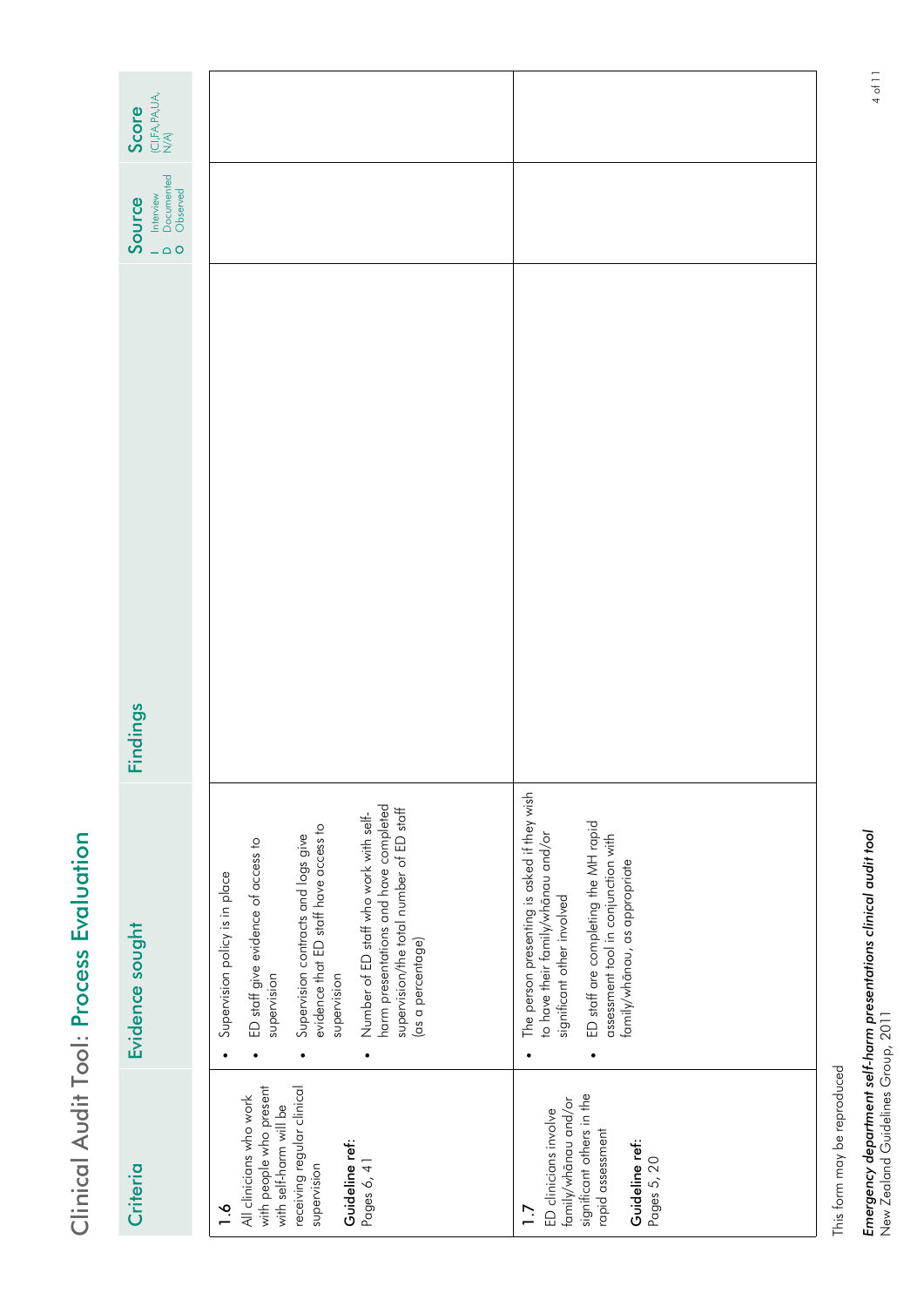| $\begin{array}{l} \text{(C),FA,PA,UA,}\\ \text{N/A)} \end{array}$<br>Score |                                                                                                                                                        |                                                                                                                                                                                                                                                                                                                                                              |
|----------------------------------------------------------------------------|--------------------------------------------------------------------------------------------------------------------------------------------------------|--------------------------------------------------------------------------------------------------------------------------------------------------------------------------------------------------------------------------------------------------------------------------------------------------------------------------------------------------------------|
| Documented<br>Observed<br>Interview<br>Source<br>$\circ$                   |                                                                                                                                                        |                                                                                                                                                                                                                                                                                                                                                              |
| Findings                                                                   |                                                                                                                                                        |                                                                                                                                                                                                                                                                                                                                                              |
| Evidence sought                                                            | use, as needed, that provides privacy and<br>The ED has a suitable room available for<br>a safe environment when needed                                | Comprehensive MH assessment includes<br>a risk assessment and management plan<br>A trained MH clinician is available 24/7<br>A copy of the previous month's MH 'on<br>The MH clinicians attending ED for<br>self-harm are competent in mental<br>health crisis response<br>call' roster is sighted<br>where indicated<br>$\bullet$<br>$\bullet$<br>$\bullet$ |
| Criteria                                                                   | Comprehensive assessment<br>conducted in a private<br>All interviews and MH<br>assessments are<br>and safe setting<br>Guideline ref:<br>Page 13<br>2.0 | structured comprehensive<br>A MH clinician trained in<br>crisis response conducts<br>MH assessments in ED<br>Guideline ref:<br>Page 8<br>$\overline{2}$ .                                                                                                                                                                                                    |

Clinical Audit Tool: Process Evaluation

Clinical Audit Tool: Process Evaluation

This form may be reproduced This form may be reproduced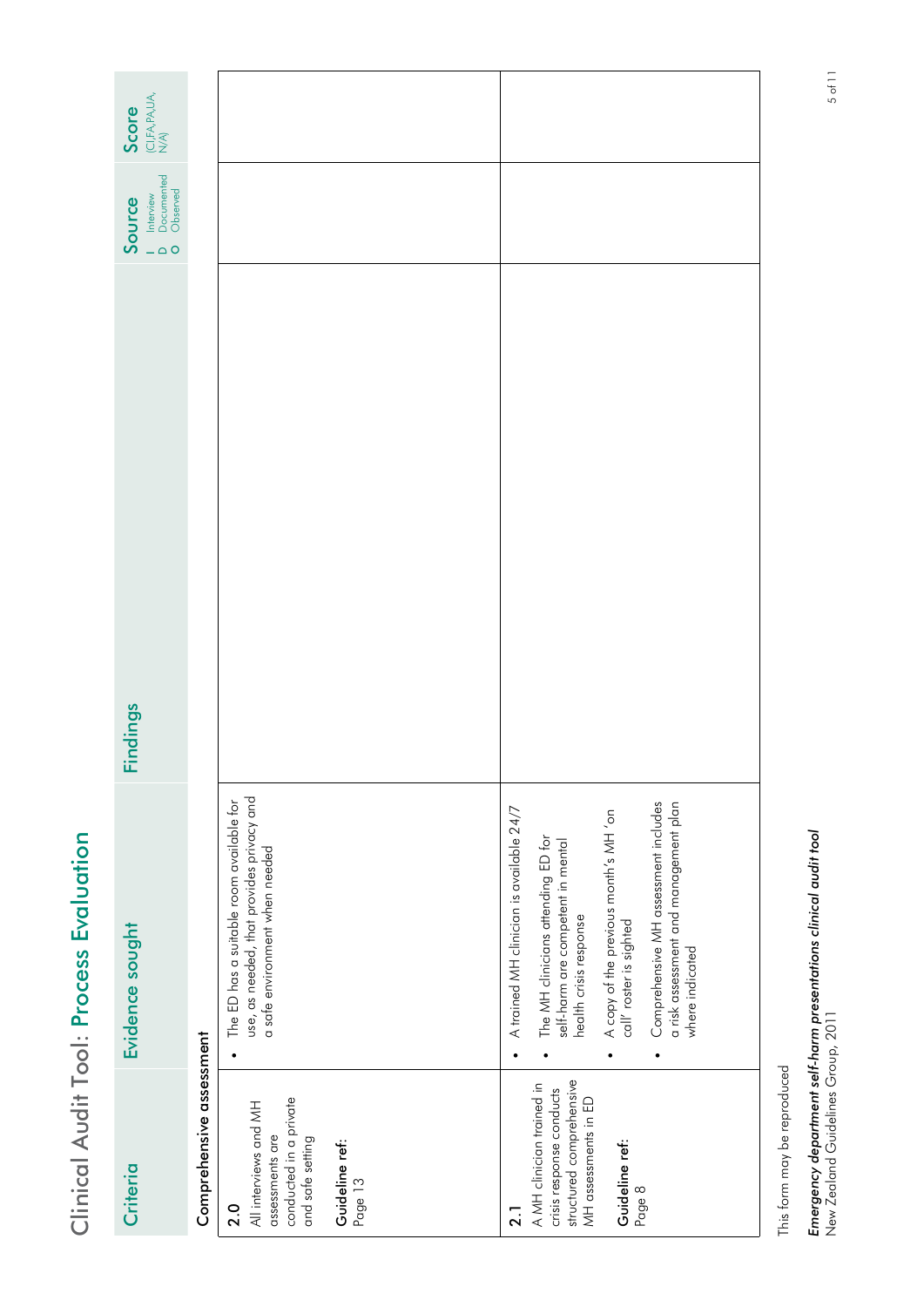| Ï                           |
|-----------------------------|
| ļ                           |
| ֦<br>í                      |
|                             |
| l<br>8                      |
| ı.<br>t<br>s<br>ı<br>٠<br>ļ |
| í                           |
| Ì<br>ı<br>I<br>ı<br>ö       |
| l<br>Ï                      |

| $\begin{array}{l} \text{(C1,FA,PA,UA,}\\ \text{N/A)} \end{array}$<br>Score |                                                                                                                                                                                                                                                              |                                                                                                                                                                                                                                  |
|----------------------------------------------------------------------------|--------------------------------------------------------------------------------------------------------------------------------------------------------------------------------------------------------------------------------------------------------------|----------------------------------------------------------------------------------------------------------------------------------------------------------------------------------------------------------------------------------|
| Interview<br>Documented<br>Observed<br>Source<br>$\circ$<br>L,             |                                                                                                                                                                                                                                                              |                                                                                                                                                                                                                                  |
| Findings                                                                   |                                                                                                                                                                                                                                                              |                                                                                                                                                                                                                                  |
| Evidence sought                                                            | There is evidence the process is being<br>followed<br>interviewed demonstrate they know<br>The structured comprehensive MH<br>assessment is documented in the<br>ED, MH and Māori Health staff<br>clinical records<br>this process<br>$\bullet$<br>$\bullet$ | family/whanau and/or significant others in<br>MH and ED staff confirm involvement of<br>the comprehensive MH assessment                                                                                                          |
| Criteria                                                                   | assessment is completed<br>and documented in the<br>ED and MH clinical<br>comprehensive MH<br>Guideline ref:<br>Pages 19-24<br>A structured<br>records<br>2.2                                                                                                | assessment and treatment<br>The process in ED and<br>involvement of family/<br>significant others (as<br>comprehensive MH<br>MH supports the<br>whānau and/or<br>appropriate) in<br>Guideline ref:<br>planning<br>Page 20<br>2.3 |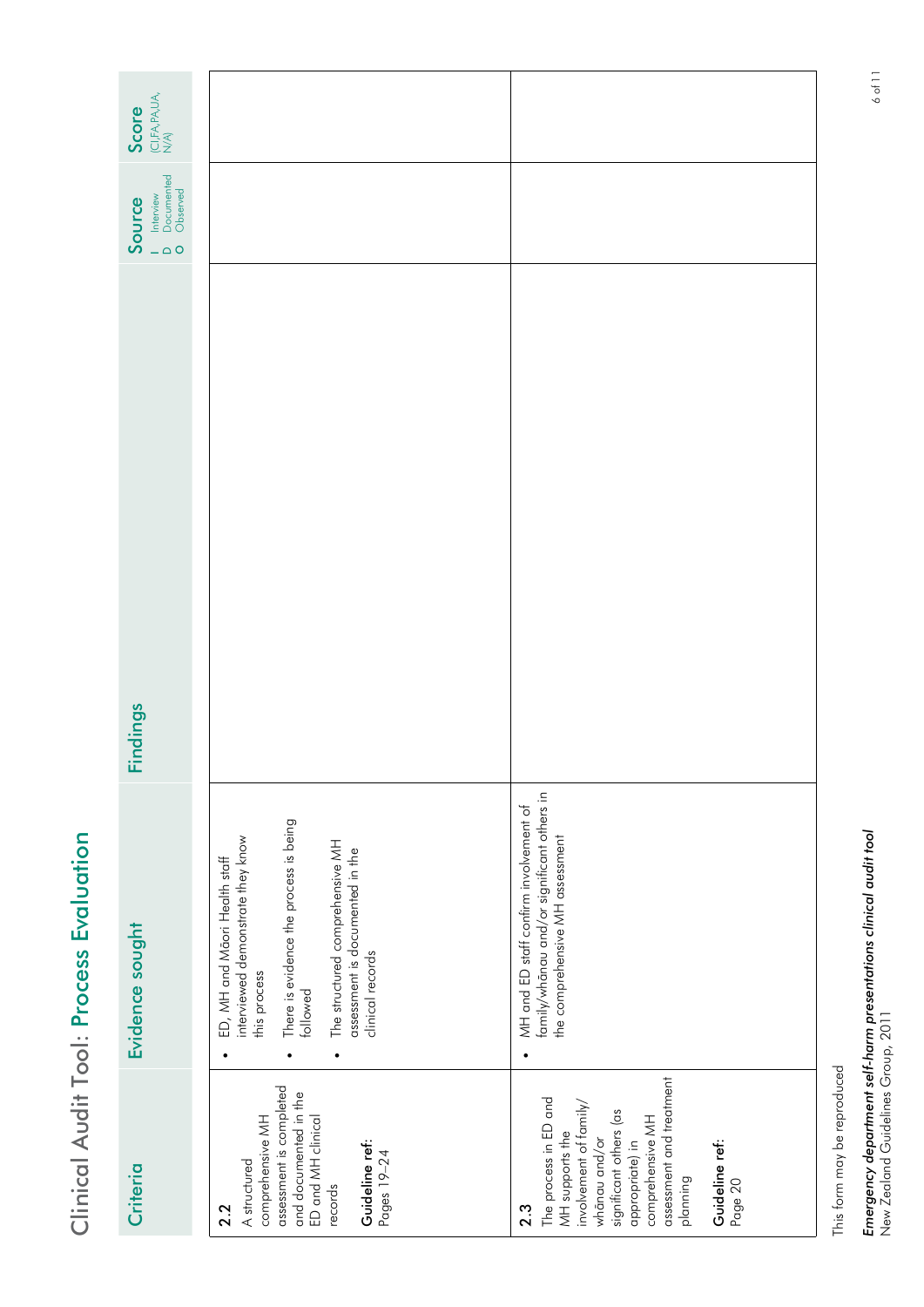| $\begin{array}{l} \text{(C),FA,PA,UA,}\\ \text{N/A)} \end{array}$<br>Score |                                                                                                                                                                                |                                                                                                                                                              |
|----------------------------------------------------------------------------|--------------------------------------------------------------------------------------------------------------------------------------------------------------------------------|--------------------------------------------------------------------------------------------------------------------------------------------------------------|
| Documented<br>Observed<br>Interview<br>Source<br>$\bigcirc$ O              |                                                                                                                                                                                |                                                                                                                                                              |
| Findings                                                                   |                                                                                                                                                                                |                                                                                                                                                              |
| Evidence sought                                                            | written process that requires MH staff<br>to contact appropriate cultural and<br>age-related support if requested by<br>A current (dated and signed off)<br>people who present | • Interview with staff demonstrates this<br>occurs                                                                                                           |
| Criteria                                                                   | services are offered to the<br>Cultural and age-related<br>person who presents<br>Guideline ref:<br>Pages 31-40<br>2.4                                                         | Māori who present with<br>appropriate input when<br>being assessed<br>self-harm are offered<br>access to culturally<br>Guideline ref:<br>Pages 33, 34<br>2.5 |

Clinical Audit Tool: Process Evaluation

Clinical Audit Tool: Process Evaluation

This form may be reproduced This form may be reproduced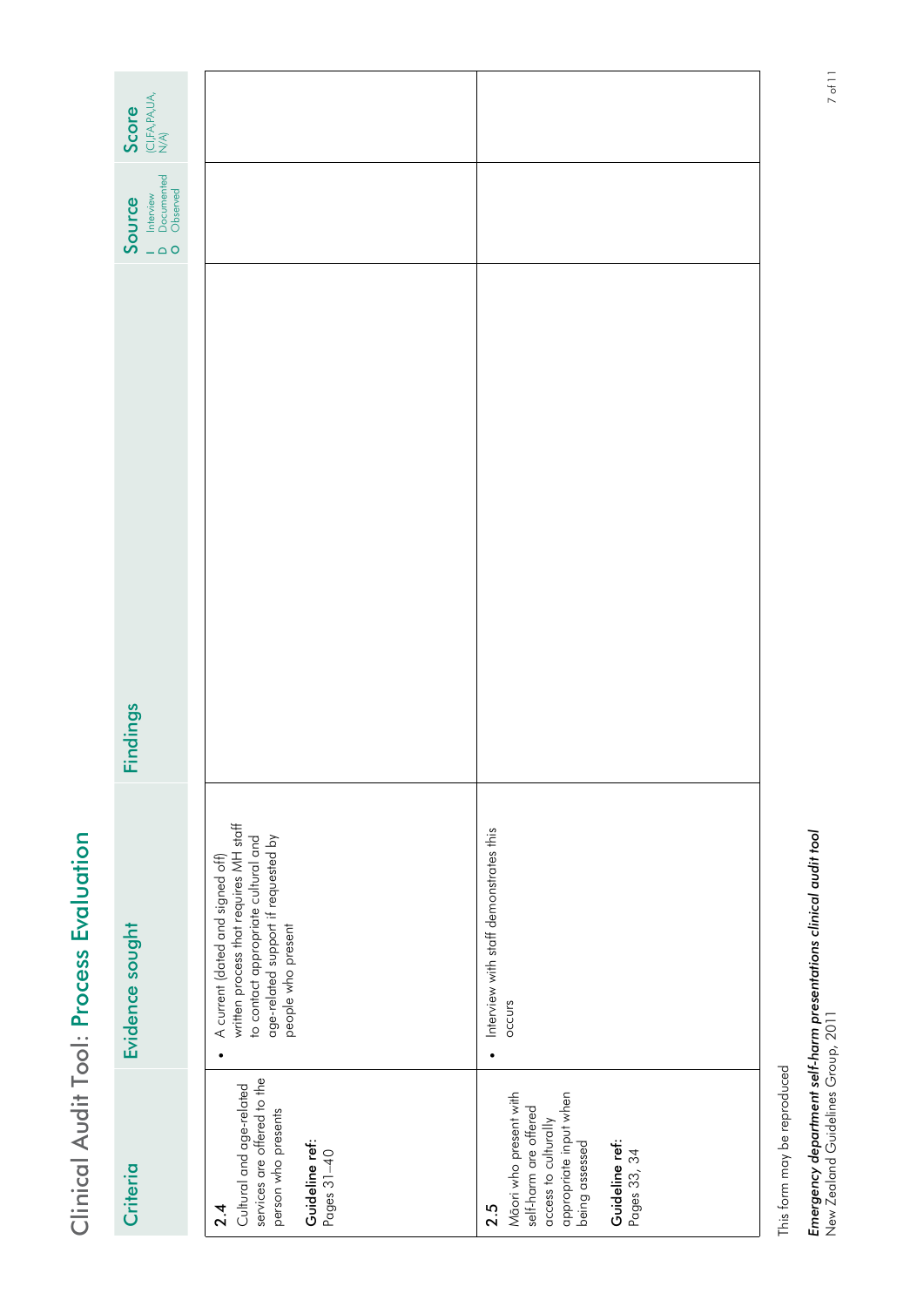| ï<br>j                |        |
|-----------------------|--------|
| ι<br>ļ<br>ĵ<br>í<br>C |        |
| ı<br>s                |        |
|                       | l      |
| ï<br>I                | ı<br>۱ |

| Evidence sought                                                            | procedure available to ED and MH staff that<br>details the requirements of discharge for the<br>ED and MH clinical and reception staff are<br>Both ED and MH discharge information<br>should be provided - preferably on the<br>A current (dated and signed off) written<br>include responsibilities and timeframes<br>continuing care provider. This should<br>same torm<br>$\bullet$<br>$\bullet$<br>provider (ie, GP, CMHT,<br>residential support carer<br>etc) is sent full copies of<br>The continuing care<br>discharge plans on<br>discharge from ED<br>the ED and MH<br>Guideline ref: | aware of the requirements of the procedure<br>Interview with ED and MH staff confirms<br>that the continuing care provider is<br>development of the discharge plan<br>involved where possible in the<br>$\bullet$<br>provider (ie, GP, CMHT,<br>discharge planning from<br>residential support carer<br>The continuing care<br>ED as appropriate<br>Pages 17, 27, 28<br>Pages 17, 27, 28<br>etc) is involved in<br>Guideline ref: | A current (dated and signed off) written<br>who is invited to attend (ie, family/<br>procedure in ED details the content of<br>treatment plan (medical and MH)<br>information about medication<br>the discharge plan and includes:<br>self-management strategies<br>key contacts to call<br>next appointment<br>whānau)<br>treatment plans and key<br>A written copy of the<br>include information<br>discharge plan will<br>about medication,<br>Guideline ref:<br>contacts to call |
|----------------------------------------------------------------------------|-------------------------------------------------------------------------------------------------------------------------------------------------------------------------------------------------------------------------------------------------------------------------------------------------------------------------------------------------------------------------------------------------------------------------------------------------------------------------------------------------------------------------------------------------------------------------------------------------|-----------------------------------------------------------------------------------------------------------------------------------------------------------------------------------------------------------------------------------------------------------------------------------------------------------------------------------------------------------------------------------------------------------------------------------|--------------------------------------------------------------------------------------------------------------------------------------------------------------------------------------------------------------------------------------------------------------------------------------------------------------------------------------------------------------------------------------------------------------------------------------------------------------------------------------|
|                                                                            |                                                                                                                                                                                                                                                                                                                                                                                                                                                                                                                                                                                                 |                                                                                                                                                                                                                                                                                                                                                                                                                                   |                                                                                                                                                                                                                                                                                                                                                                                                                                                                                      |
| Findings                                                                   |                                                                                                                                                                                                                                                                                                                                                                                                                                                                                                                                                                                                 |                                                                                                                                                                                                                                                                                                                                                                                                                                   |                                                                                                                                                                                                                                                                                                                                                                                                                                                                                      |
| Documented<br>Observed<br>Interview<br>Source<br>$\bigcirc$ O              |                                                                                                                                                                                                                                                                                                                                                                                                                                                                                                                                                                                                 |                                                                                                                                                                                                                                                                                                                                                                                                                                   |                                                                                                                                                                                                                                                                                                                                                                                                                                                                                      |
| $\begin{array}{l} \text{(C),FA,PA,UA,}\\ \text{N/A)} \end{array}$<br>Score |                                                                                                                                                                                                                                                                                                                                                                                                                                                                                                                                                                                                 |                                                                                                                                                                                                                                                                                                                                                                                                                                   |                                                                                                                                                                                                                                                                                                                                                                                                                                                                                      |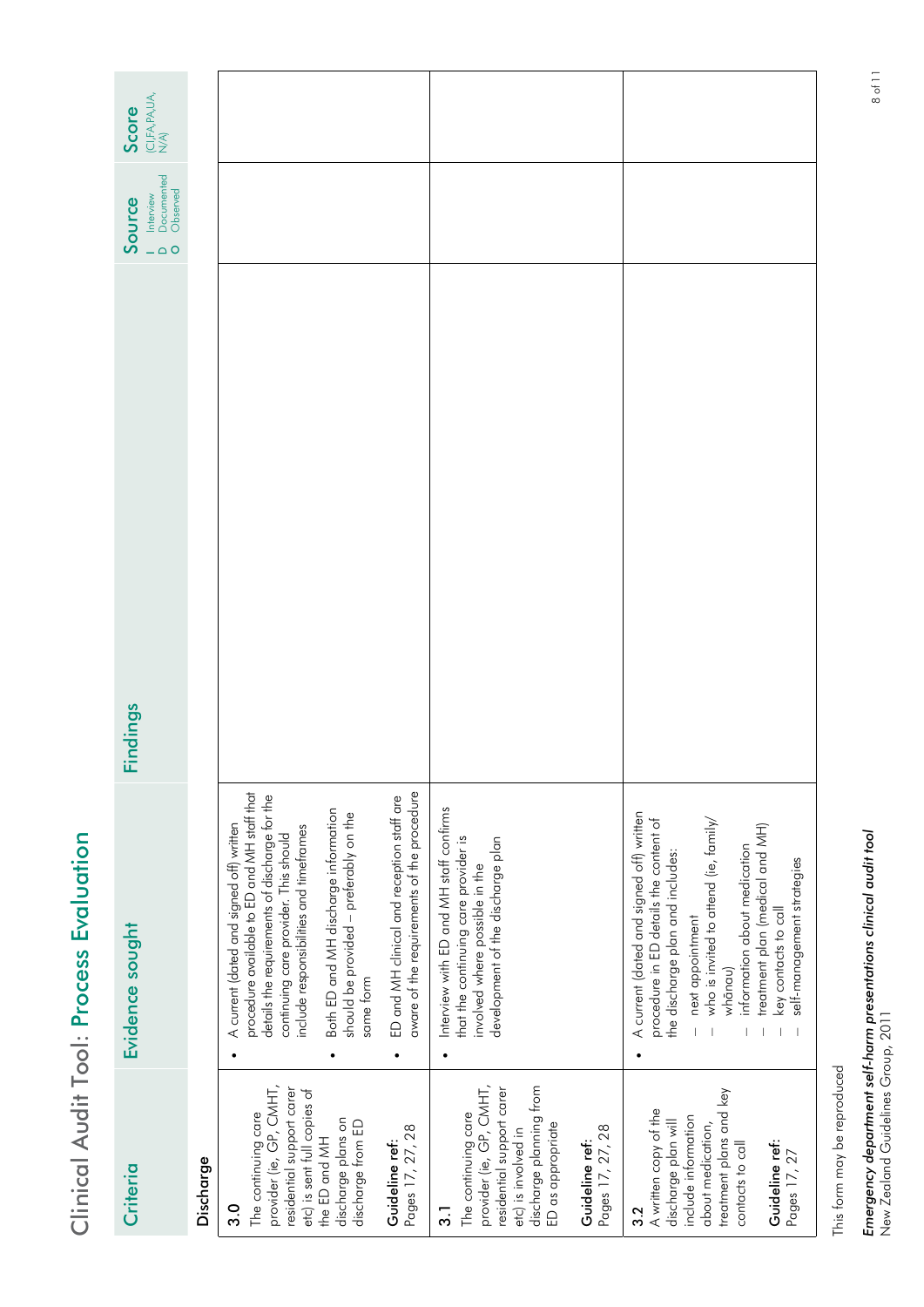| $\begin{array}{l} \text{(C),FA,PA,UA,}\\ \text{N/A)} \end{array}$<br>Score |                                                                                                                                                                                                                                                                                                                                                                                                                                                            |                                                                                                                                                                                                                         |
|----------------------------------------------------------------------------|------------------------------------------------------------------------------------------------------------------------------------------------------------------------------------------------------------------------------------------------------------------------------------------------------------------------------------------------------------------------------------------------------------------------------------------------------------|-------------------------------------------------------------------------------------------------------------------------------------------------------------------------------------------------------------------------|
| Documented<br>Observed<br>Interview<br>Source<br>$\bigcirc$ O              |                                                                                                                                                                                                                                                                                                                                                                                                                                                            |                                                                                                                                                                                                                         |
| Findings                                                                   |                                                                                                                                                                                                                                                                                                                                                                                                                                                            |                                                                                                                                                                                                                         |
| Evidence sought                                                            | developed in consultation with the person,<br>Where appropriate, the discharge plan is<br>for involvement of family/whanau and/or<br>ED and MH staff can explain the process<br>support people are informed of risks and<br>The person's family/whanau, and key<br>There is access to clinical staff to ask<br>their family/whānau and key support<br>how to support the person<br>people (if appropriate)<br>significant others<br>questions<br>$\bullet$ | whānau and/or significant others confirm<br>that ED and MH discharge plans are<br>DHB Consumer Advisors and family/<br>provided prior to discharge from ED                                                              |
| Criteria                                                                   | If appropriate, the family/<br>involved in discharge<br>significant others are<br>whānau and/or<br>Guideline ref:<br>Pages 6, 20<br>planning<br>3.3                                                                                                                                                                                                                                                                                                        | ED the person presenting<br>and their family/whānau<br>and/or significant others<br>Prior to discharge from<br>will be given a written<br>copy of the discharge<br>Guideline ref:<br>Pages 17, 27<br>plan<br><u>ત્ર</u> |

Clinical Audit Tool: Process Evaluation

Clinical Audit Tool: Process Evaluation

This form may be reproduced This form may be reproduced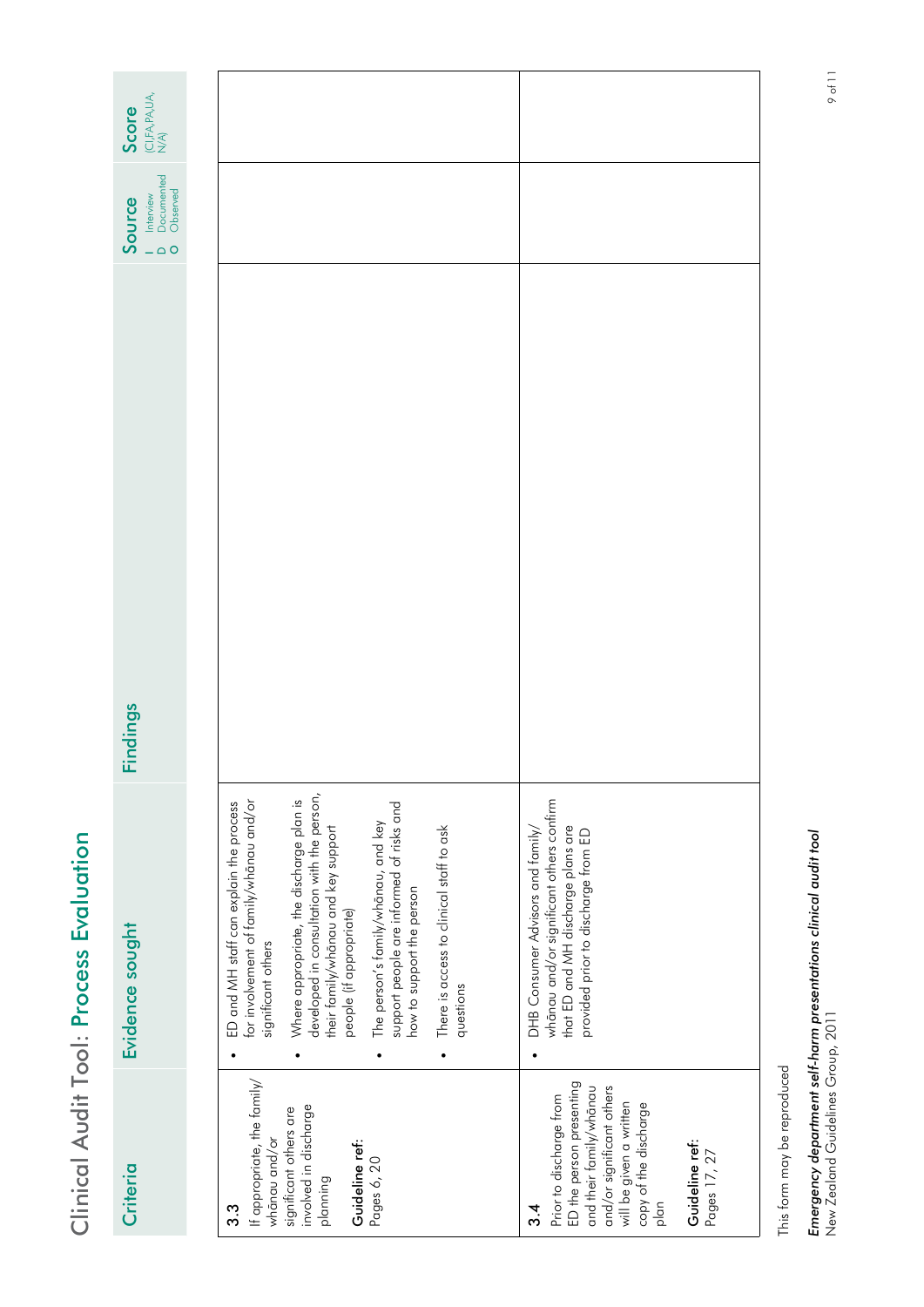| ï                                          |
|--------------------------------------------|
| ı                                          |
| ſ                                          |
|                                            |
|                                            |
| s                                          |
| ı<br>,<br>٠<br>p<br>×.<br>,<br>I<br>I<br>ı |
| ٠<br>į<br>ï                                |

| $\begin{array}{l} \text{(C),FA,PA,UA,}\\ \text{N/A)} \end{array}$<br>Score |           |                                                                                                                                                                                                                                            |                                                                                                                                                                                                                                             |
|----------------------------------------------------------------------------|-----------|--------------------------------------------------------------------------------------------------------------------------------------------------------------------------------------------------------------------------------------------|---------------------------------------------------------------------------------------------------------------------------------------------------------------------------------------------------------------------------------------------|
| Documented<br>Observed<br>Interview<br>Source<br>$\bigcirc$                |           |                                                                                                                                                                                                                                            |                                                                                                                                                                                                                                             |
| Findings                                                                   |           |                                                                                                                                                                                                                                            |                                                                                                                                                                                                                                             |
| Evidence sought                                                            |           | A current (dated and signed off) written<br>MH policy/procedure about follow-up<br>MH staff demonstrate knowledge of<br>or procedure for the first follow-up<br>the process described in the policy<br>post discharge from ED<br>$\bullet$ | MH and ED staff can explain how this<br>happens in practice<br>$\bullet$                                                                                                                                                                    |
| Criteria                                                                   | Follow-up | seen for follow-up within<br>A person still considered<br>at risk of self-harm post<br>discharge from ED is<br>Guideline ref:<br>Pages 27-29<br>24 hours<br>$\frac{0}{4}$                                                                  | at risk and fails to attend<br>the person is considered<br>occur within 24 hours if<br>appointment and/or no<br>contact has been made<br>A second follow-up will<br>their first follow-up<br>Guideline ref:<br>Pages 26-28<br>$\frac{1}{4}$ |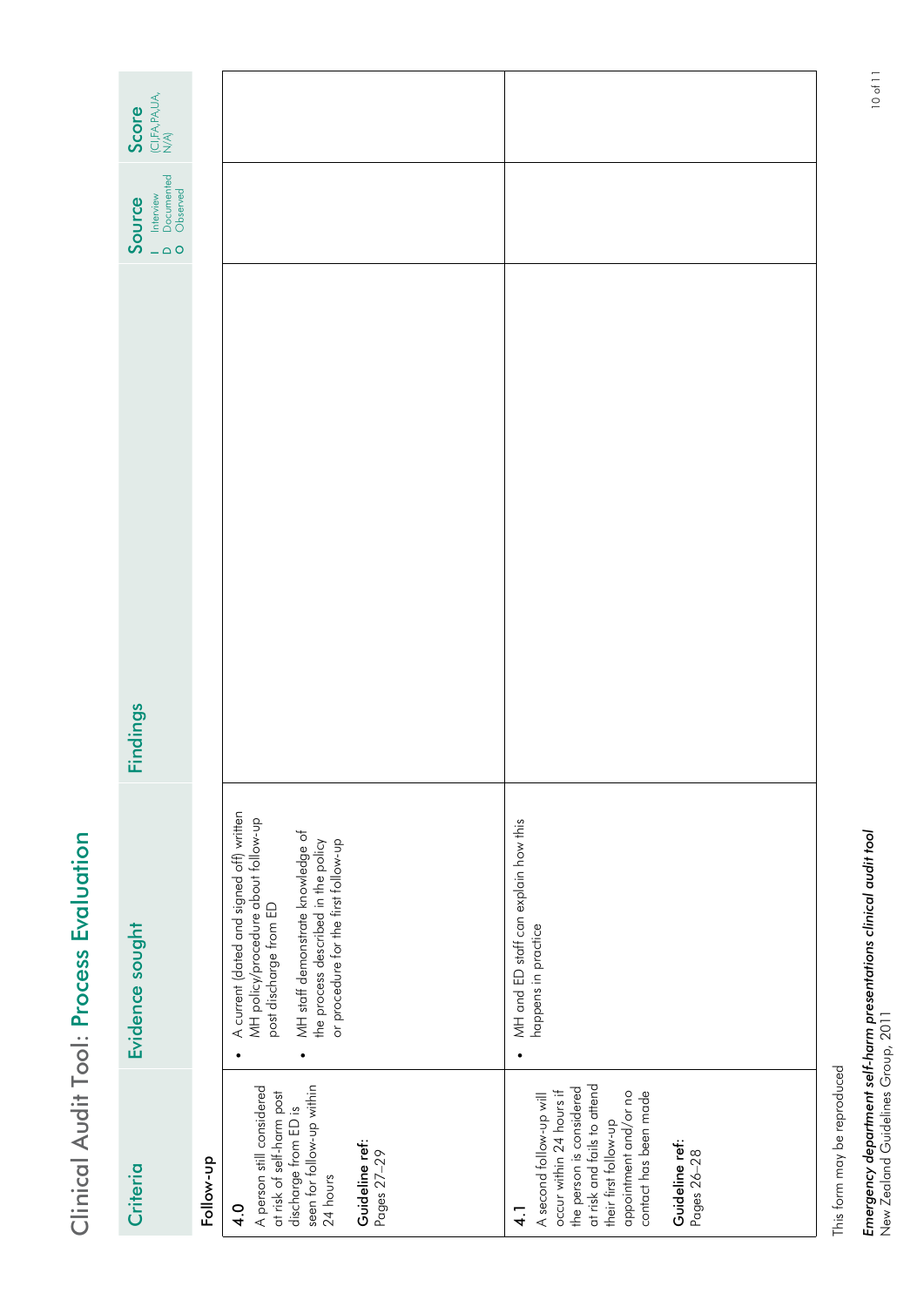| i                                  |
|------------------------------------|
| ı                                  |
| Q<br>l<br>i<br>Í<br>C              |
|                                    |
| ı<br>۱<br>ŀ                        |
| n<br>ı.<br>t                       |
| Į<br>۱<br>t<br>٠<br>ľ<br>۹         |
| ı<br>$\blacksquare$<br>ı<br>ï<br>ı |
| Ì<br>֠<br>I                        |
| í<br>Ï<br>E                        |
| ۱                                  |

## Scoring

| Scoring                      | Definitions                                                                                                                                                                                                                                                                                                                    |
|------------------------------|--------------------------------------------------------------------------------------------------------------------------------------------------------------------------------------------------------------------------------------------------------------------------------------------------------------------------------|
| CI Continuous<br>improvement | can, in addition, clearly demonstrate a review process including analysis and reporting of findings, evidence of action<br>nents to service provision and consumers, satety or satistaction as a results of a review process<br>taken based on those findings, and improvem<br>Having fully attained the criterion the service |
| FA Fully attained            | The service can clearly demonstrate implementation (such as practice evidence, training, records, visual evidence) or the process, systems or structures in order to<br>meet the required outcome of the criterion                                                                                                             |
| PA Partially attained        | such as policy or procedure, guideline), system or structure implementation without the supporting documentation<br>1. There is evidence of appropriate process<br>ò                                                                                                                                                           |
|                              | procedure, guideline), system or structure is evident but the service is unable to demonstrate implementation where<br>2. A documented process (such as policy or<br>this is required                                                                                                                                          |
| UA Unattained                | The service is unable to demonstrate appropriate processes, systems or structures to meet the required outcome of the criteria                                                                                                                                                                                                 |
| N/A Not applicable           | The service can demonstrate the criterion is not relevant to the service and therefore does not apply                                                                                                                                                                                                                          |
|                              |                                                                                                                                                                                                                                                                                                                                |

This form may be reproduced This form may be reproduced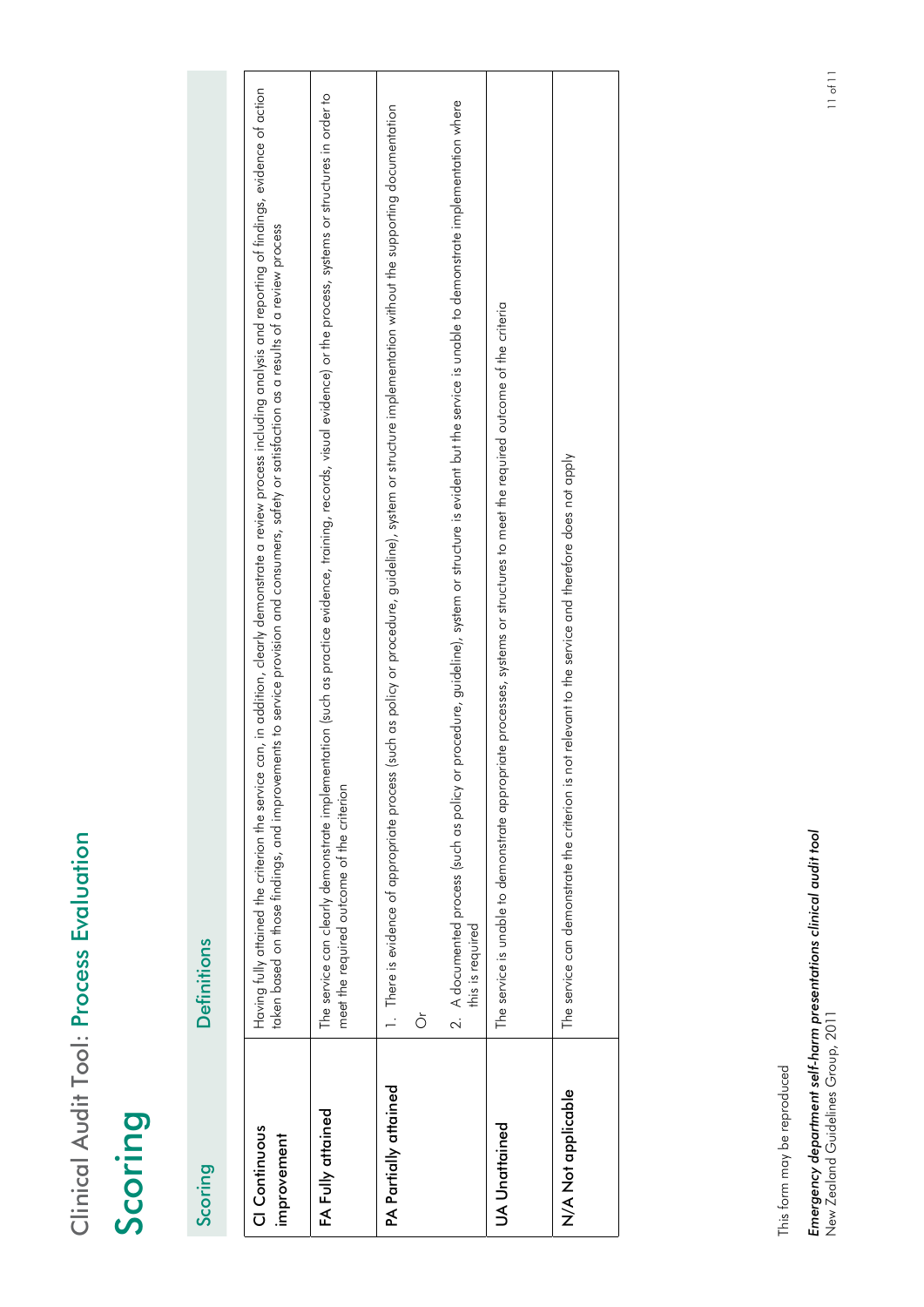<span id="page-26-0"></span>Emergency Department Self-harm Presentations Clinical Audit Tool: Emergency Department Self-harm Presentations Clinical Audit Tool: **Clinical Record Evaluation** Clinical Record Evaluation

Instructions: Complete for 20 records (minimum) Instructions: Complete for 20 records (minimum)

| Comments         |                                                                                                    |        |                                     |                                                 |                                           |                                                                               |                                                                                                    |
|------------------|----------------------------------------------------------------------------------------------------|--------|-------------------------------------|-------------------------------------------------|-------------------------------------------|-------------------------------------------------------------------------------|----------------------------------------------------------------------------------------------------|
| $\overline{10}$  | $\underset{\textstyle\geq\,}\leq\,\underset{\textstyle\geq\,}\leq$                                 |        |                                     |                                                 |                                           |                                                                               |                                                                                                    |
| $\bullet$        | $\mathop{\gtrless}\limits_{\mathop{\sim}\limits^{\mathop{\sim}\limits_{\mathop{\sim}\limits^{}}}}$ |        |                                     |                                                 |                                           |                                                                               |                                                                                                    |
| $\infty$         | $\mathop{\lesssim}\limits_{\mathop{\sim}\limits^{\mathop{\sim}\limits_{\mathop{\sim}\limits^{}}}}$ |        |                                     |                                                 |                                           |                                                                               |                                                                                                    |
| $\triangleright$ | $\underset{\textstyle\geq\,2}{\leq}$                                                               |        |                                     |                                                 |                                           |                                                                               |                                                                                                    |
| $\bullet$        | $\underset{\textstyle\geq\,2}{\leq}$                                                               |        |                                     |                                                 |                                           |                                                                               |                                                                                                    |
| 5                | $\mathop{\bf \sum}\limits_{\mathop{\bf \sum}}^{\mathop{\bf \sum}}$                                 |        |                                     |                                                 |                                           |                                                                               |                                                                                                    |
| 4                | $\underset{\textstyle\geq\,}\sum\,\underset{\textstyle\geq\,}\leq$                                 |        |                                     |                                                 |                                           |                                                                               |                                                                                                    |
| S                | $\underset{\textstyle\geq\,}\sum\,\underset{\textstyle\geq\,}\leq$                                 |        |                                     |                                                 |                                           |                                                                               |                                                                                                    |
| 2                | $\underset{\textstyle \times ~ \textstyle \times }{\leq} \leq$                                     |        |                                     |                                                 |                                           |                                                                               |                                                                                                    |
|                  | $\underset{\textstyle\geq\,0}{\leq\,}\leq$                                                         |        |                                     |                                                 |                                           |                                                                               |                                                                                                    |
| Standard         |                                                                                                    | Access | Date and time of presentation to ED | Date and time of rapid mental health assessment | Did the person wait longer than one hour? | Person presenting with self-harm has been triaged<br>at Category 1, 2, 3 or 4 | Were family/whānau and/or significant others present<br>during the rapid mental health assessment? |

This form may be reproduced This form may be reproduced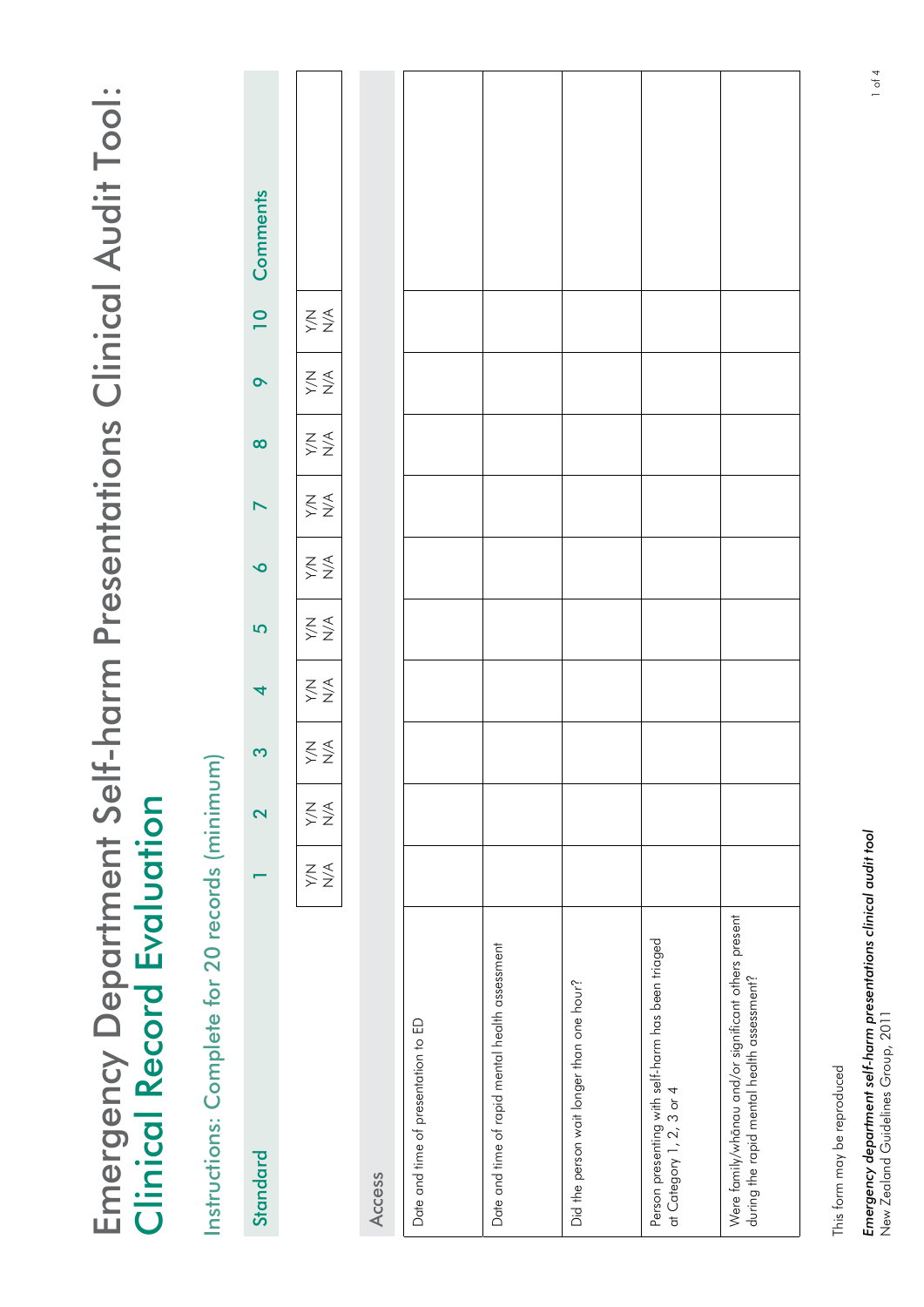| ֧֖֖֖֧֚֚֚֚֚֝ <u>֚</u>    |  |
|-------------------------|--|
| j                       |  |
| i                       |  |
|                         |  |
|                         |  |
| $\overline{\mathbf{C}}$ |  |
|                         |  |
| $\frac{1}{2}$           |  |
| L                       |  |

| Standard                                                                                                                                                 |                                            | $\overline{\mathbf{C}}$                               | S                                    | $\overline{\mathcal{A}}$                              | $\overline{5}$                       | $\bullet$                                             | $\blacktriangleright$                                 | $\infty$ | $\bullet$                                                          | $\overline{10}$                      | Comments |
|----------------------------------------------------------------------------------------------------------------------------------------------------------|--------------------------------------------|-------------------------------------------------------|--------------------------------------|-------------------------------------------------------|--------------------------------------|-------------------------------------------------------|-------------------------------------------------------|----------|--------------------------------------------------------------------|--------------------------------------|----------|
|                                                                                                                                                          | $\underset{\textstyle\geq\,0}{\leq\,}\leq$ | $\underset{\text{X}}{\leq} \underset{\text{X}}{\leq}$ | $\sum_{\mathsf{X}}\sum_{\mathsf{X}}$ | $\underset{\text{X}}{\leq} \underset{\text{X}}{\leq}$ | $\sum_{\mathsf{X}}\sum_{\mathsf{X}}$ | $\underset{\text{X}}{\leq} \underset{\text{X}}{\leq}$ | $\underset{\text{X}}{\leq} \underset{\text{X}}{\leq}$ | ≹<br>XX  | $\underset{\textstyle\geq\,}\leq\,\underset{\textstyle\geq\,}\leq$ | $\sum_{\mathsf{X}}\sum_{\mathsf{X}}$ |          |
| Were family/whānau and/or significant others<br>involved in the assessment?                                                                              |                                            |                                                       |                                      |                                                       |                                      |                                                       |                                                       |          |                                                                    |                                      |          |
| Evidence that contact was made with Mental Health<br>services (and/or Māori Health services if required)?                                                |                                            |                                                       |                                      |                                                       |                                      |                                                       |                                                       |          |                                                                    |                                      |          |
| <b>Assessment</b>                                                                                                                                        |                                            |                                                       |                                      |                                                       |                                      |                                                       |                                                       |          |                                                                    |                                      |          |
| Date and time of the comprehensive mental<br>health assessment                                                                                           |                                            |                                                       |                                      |                                                       |                                      |                                                       |                                                       |          |                                                                    |                                      |          |
| plan (if applicable) was available to the assessing<br>ED clinician?<br>Evidence that the current clinical management                                    |                                            |                                                       |                                      |                                                       |                                      |                                                       |                                                       |          |                                                                    |                                      |          |
| Evidence that the rapid mental health assessment<br>completed by ED staff on presentation to ED with<br>self-harm is included in the MH clinical record? |                                            |                                                       |                                      |                                                       |                                      |                                                       |                                                       |          |                                                                    |                                      |          |
| Evidence of risk assessment in MH<br>clinical records?                                                                                                   |                                            |                                                       |                                      |                                                       |                                      |                                                       |                                                       |          |                                                                    |                                      |          |
| Evidence of risk assessment is in the ED<br>clinical record (ie, the medical record)                                                                     |                                            |                                                       |                                      |                                                       |                                      |                                                       |                                                       |          |                                                                    |                                      |          |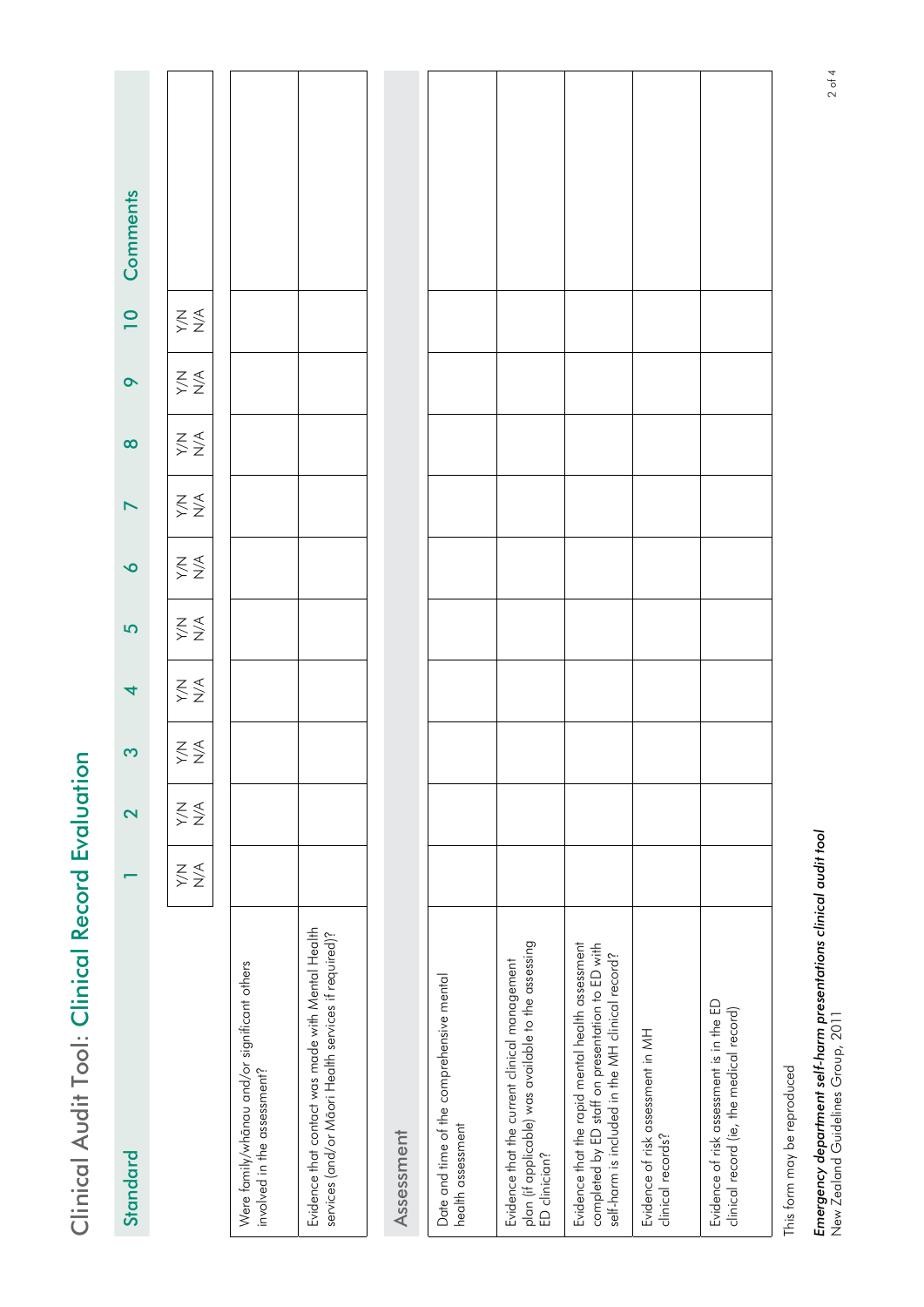| יים הראי<br>ı<br>$\frac{1}{3}$<br>$\frac{1}{2}$ |  |
|-------------------------------------------------|--|
|                                                 |  |
|                                                 |  |
|                                                 |  |
|                                                 |  |
|                                                 |  |
|                                                 |  |
|                                                 |  |
|                                                 |  |

| Standard                                                                                                 |                                      | 2                                                 | S                                                                                                                        | 4                                                     | 5                                                 | $\bullet$                                             |                                                     | $\infty$                                          | $\sigma$                                              | $\overline{0}$                                    | Comments |
|----------------------------------------------------------------------------------------------------------|--------------------------------------|---------------------------------------------------|--------------------------------------------------------------------------------------------------------------------------|-------------------------------------------------------|---------------------------------------------------|-------------------------------------------------------|-----------------------------------------------------|---------------------------------------------------|-------------------------------------------------------|---------------------------------------------------|----------|
|                                                                                                          | $\underset{\textstyle\geq\,2}{\leq}$ | $\sum_{\mathsf{Y}}\sum_{\mathsf{Z}}^{\mathsf{Z}}$ | $\underset{\textstyle\geq\,0}{\underset{\textstyle\leq\,0}{\sum}}\,\underset{\textstyle\leq\,0}{\underbrace{\,\leq\,0}}$ | $\underset{\text{X}}{\leq} \underset{\text{X}}{\leq}$ | $\sum_{\mathsf{X}}\sum_{\mathsf{X}}^{\mathsf{X}}$ | $\underset{\text{X}}{\leq} \underset{\text{X}}{\leq}$ | $\underset{\succeq}{\leq} \underset{\succeq}{\leq}$ | $\sum_{\mathsf{X}}\sum_{\mathsf{X}}^{\mathsf{X}}$ | $\underset{\text{Z}}{\leq} \underset{\text{Z}}{\leq}$ | $\sum_{\mathsf{Y}}\sum_{\mathsf{Z}}^{\mathsf{Z}}$ |          |
| Discharge                                                                                                |                                      |                                                   |                                                                                                                          |                                                       |                                                   |                                                       |                                                     |                                                   |                                                       |                                                   |          |
| A copy of the ED discharge plan is in the MH<br>clinical record?                                         |                                      |                                                   |                                                                                                                          |                                                       |                                                   |                                                       |                                                     |                                                   |                                                       |                                                   |          |
| A copy of the MH discharge plan is in the ED<br>(ie, medical) clinical record                            |                                      |                                                   |                                                                                                                          |                                                       |                                                   |                                                       |                                                     |                                                   |                                                       |                                                   |          |
| Date and time of discharge plan                                                                          |                                      |                                                   |                                                                                                                          |                                                       |                                                   |                                                       |                                                     |                                                   |                                                       |                                                   |          |
| The ED and MH discharge plan includes:                                                                   |                                      |                                                   |                                                                                                                          |                                                       |                                                   |                                                       |                                                     |                                                   |                                                       |                                                   |          |
| next appointment and that invited to attend?<br>$\bullet$                                                |                                      |                                                   |                                                                                                                          |                                                       |                                                   |                                                       |                                                     |                                                   |                                                       |                                                   |          |
| information about medication and treatment plan<br>(MH and medical)?<br>$\bullet$                        |                                      |                                                   |                                                                                                                          |                                                       |                                                   |                                                       |                                                     |                                                   |                                                       |                                                   |          |
| key contacts to call?<br>$\bullet$                                                                       |                                      |                                                   |                                                                                                                          |                                                       |                                                   |                                                       |                                                     |                                                   |                                                       |                                                   |          |
| information on self-management strategies?<br>$\bullet$                                                  |                                      |                                                   |                                                                                                                          |                                                       |                                                   |                                                       |                                                     |                                                   |                                                       |                                                   |          |
| people on risks and how to support the person?<br>information for family/whanau and support<br>$\bullet$ |                                      |                                                   |                                                                                                                          |                                                       |                                                   |                                                       |                                                     |                                                   |                                                       |                                                   |          |
| contact details for clinical staff if required?<br>$\bullet$                                             |                                      |                                                   |                                                                                                                          |                                                       |                                                   |                                                       |                                                     |                                                   |                                                       |                                                   |          |
|                                                                                                          |                                      |                                                   |                                                                                                                          |                                                       |                                                   |                                                       |                                                     |                                                   |                                                       |                                                   |          |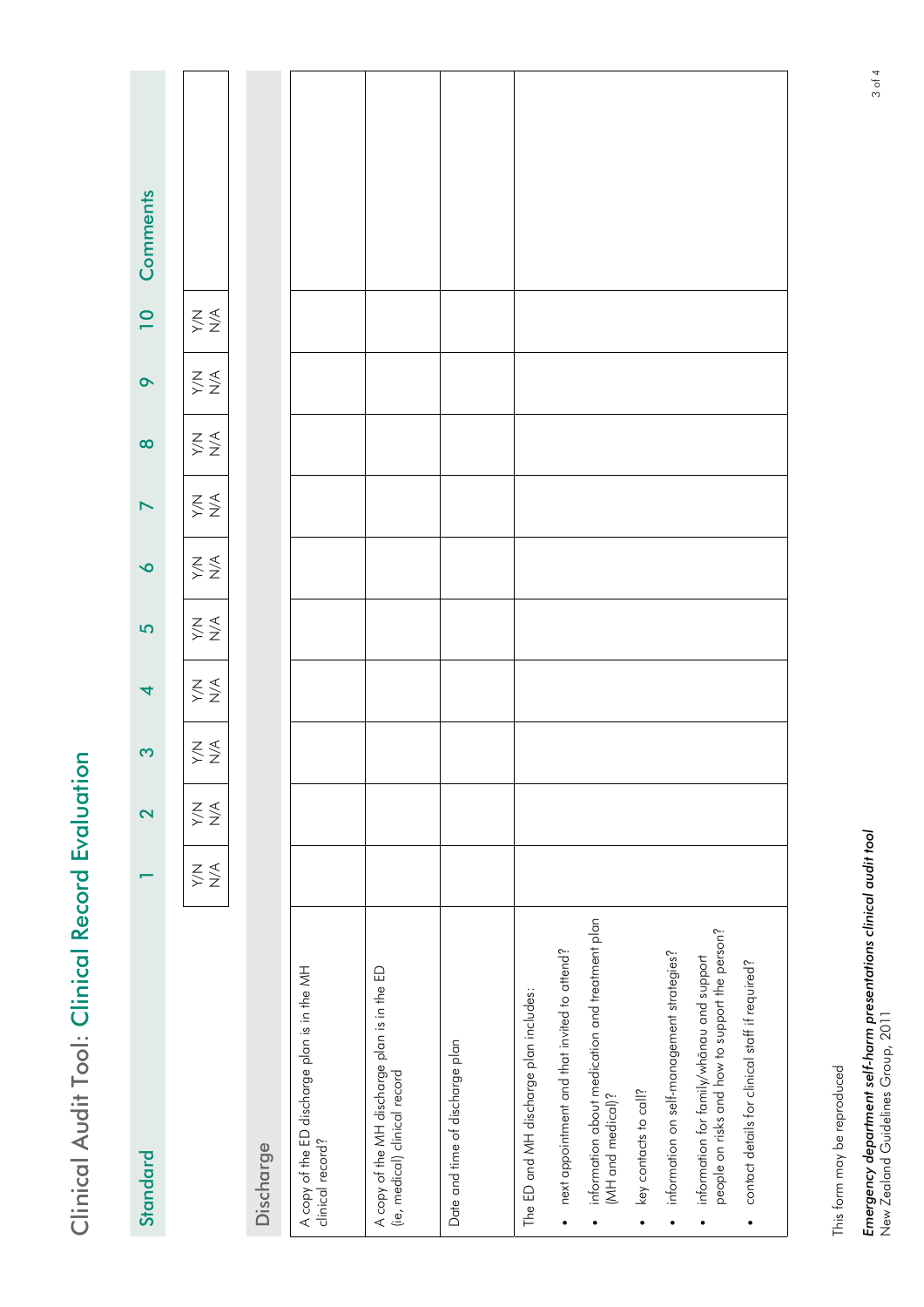|   | I                |
|---|------------------|
| í | i                |
|   |                  |
|   | י<br>נו          |
|   |                  |
|   |                  |
|   | $\frac{1}{6}$    |
|   |                  |
|   |                  |
|   | $\sum_{i=1}^{n}$ |

| Standard                                                                                                                                           |                                                    | 2                                    | S                                                 | 4                                                                             | 5                                                     | $\overline{\mathbf{O}}$               |                                                       | $\infty$                                              | $\bullet$                            | $\overline{10}$                                   | <b>Comments</b> |
|----------------------------------------------------------------------------------------------------------------------------------------------------|----------------------------------------------------|--------------------------------------|---------------------------------------------------|-------------------------------------------------------------------------------|-------------------------------------------------------|---------------------------------------|-------------------------------------------------------|-------------------------------------------------------|--------------------------------------|---------------------------------------------------|-----------------|
|                                                                                                                                                    | $\sum_{\mathsf{Y}} \sum_{\mathsf{Z}}^{\mathsf{Z}}$ | $\sum_{\mathsf{X}}\sum_{\mathsf{X}}$ | $\sum_{\mathsf{Y}}\sum_{\mathsf{Z}}^{\mathsf{Z}}$ | $\mathop{\lesssim}_{\mathop{\searrow}} \mathop{\lesssim}_{\mathop{\searrow}}$ | $\underset{\text{X}}{\leq} \underset{\text{X}}{\leq}$ | $\sum_{\mathsf{Y}} \sum_{\mathsf{Z}}$ | $\underset{\text{X}}{\leq} \underset{\text{X}}{\leq}$ | $\underset{\text{Z}}{\leq} \underset{\text{Z}}{\leq}$ | $\underset{\textstyle\geq\,2}{\leq}$ | $\sum_{\mathsf{Y}}\sum_{\mathsf{Z}}^{\mathsf{Z}}$ |                 |
| (ie, GP, CMHT, residential support carer etc) has<br>been involved in developing the discharge plan?<br>Evidence that the continuing care provider |                                                    |                                      |                                                   |                                                                               |                                                       |                                       |                                                       |                                                       |                                      |                                                   |                 |
| the continuing care provider (ie, GP, CMHT,<br>Date the ED/MH discharge plan was sent to<br>residential support carer etc)                         |                                                    |                                      |                                                   |                                                                               |                                                       |                                       |                                                       |                                                       |                                      |                                                   |                 |
| Follow-up                                                                                                                                          |                                                    |                                      |                                                   |                                                                               |                                                       |                                       |                                                       |                                                       |                                      |                                                   |                 |
| Date and time of first follow-up                                                                                                                   |                                                    |                                      |                                                   |                                                                               |                                                       |                                       |                                                       |                                                       |                                      |                                                   |                 |
| Was the person seen for follow-up within 24 hours<br>of discharge?                                                                                 |                                                    |                                      |                                                   |                                                                               |                                                       |                                       |                                                       |                                                       |                                      |                                                   |                 |

If the person did not attend first follow-up, date

If the person did not attend first follow-up, date<br>and time of second follow-up

and time of second follow-up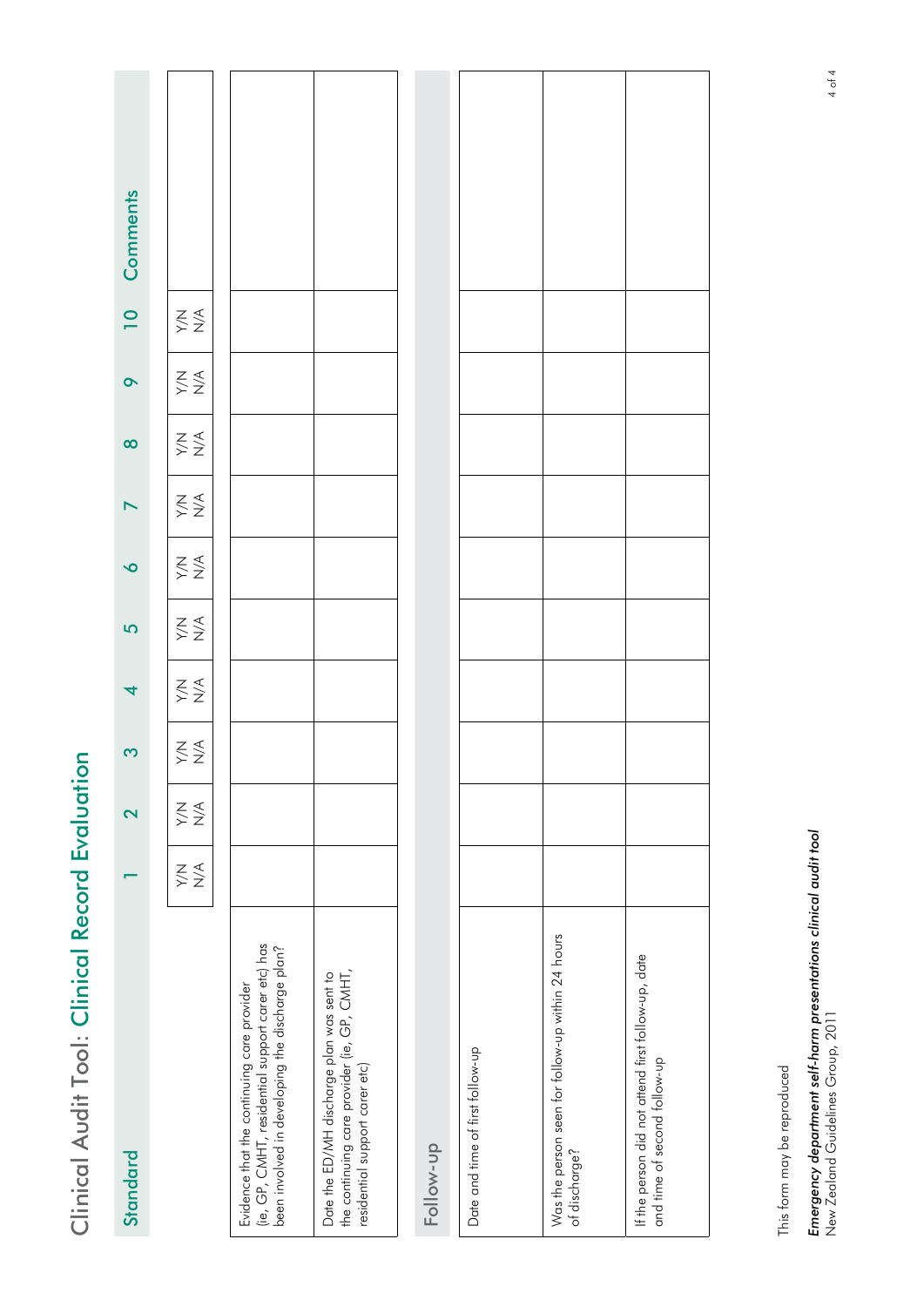# <span id="page-30-0"></span>Emergency Department Self-harm Presentations Clinical Audit Tool: Emergency Department Self-harm Presentations Clinical Audit Tool: Recommendation Summary Form Recommendation Summary Form

Date:

This form may be reproduced This form may be reproduced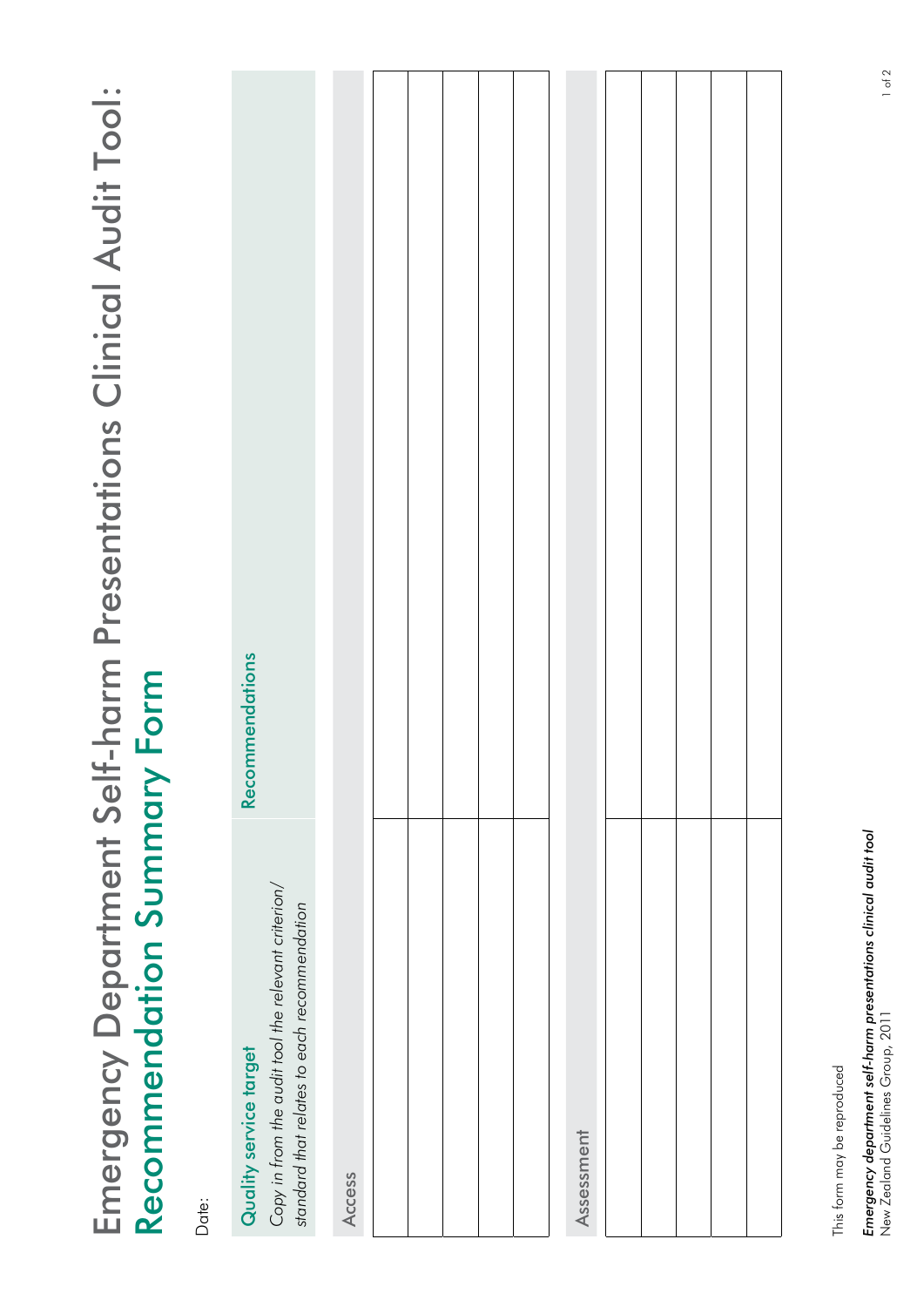# Clinical Audit Tool: Recommendation Summary Form Clinical Audit Tool: Recommendation Summary Form

| Copy in from the audit tool the relevant criterion/<br>standard that relates to each recommendation<br>Quality service target | Recommendations |
|-------------------------------------------------------------------------------------------------------------------------------|-----------------|
| Discharge                                                                                                                     |                 |
|                                                                                                                               |                 |
|                                                                                                                               |                 |
|                                                                                                                               |                 |
|                                                                                                                               |                 |
|                                                                                                                               |                 |
|                                                                                                                               |                 |
| Follow-up                                                                                                                     |                 |
|                                                                                                                               |                 |
|                                                                                                                               |                 |
|                                                                                                                               |                 |
|                                                                                                                               |                 |
|                                                                                                                               |                 |

This form may be reproduced This form may be reproduced